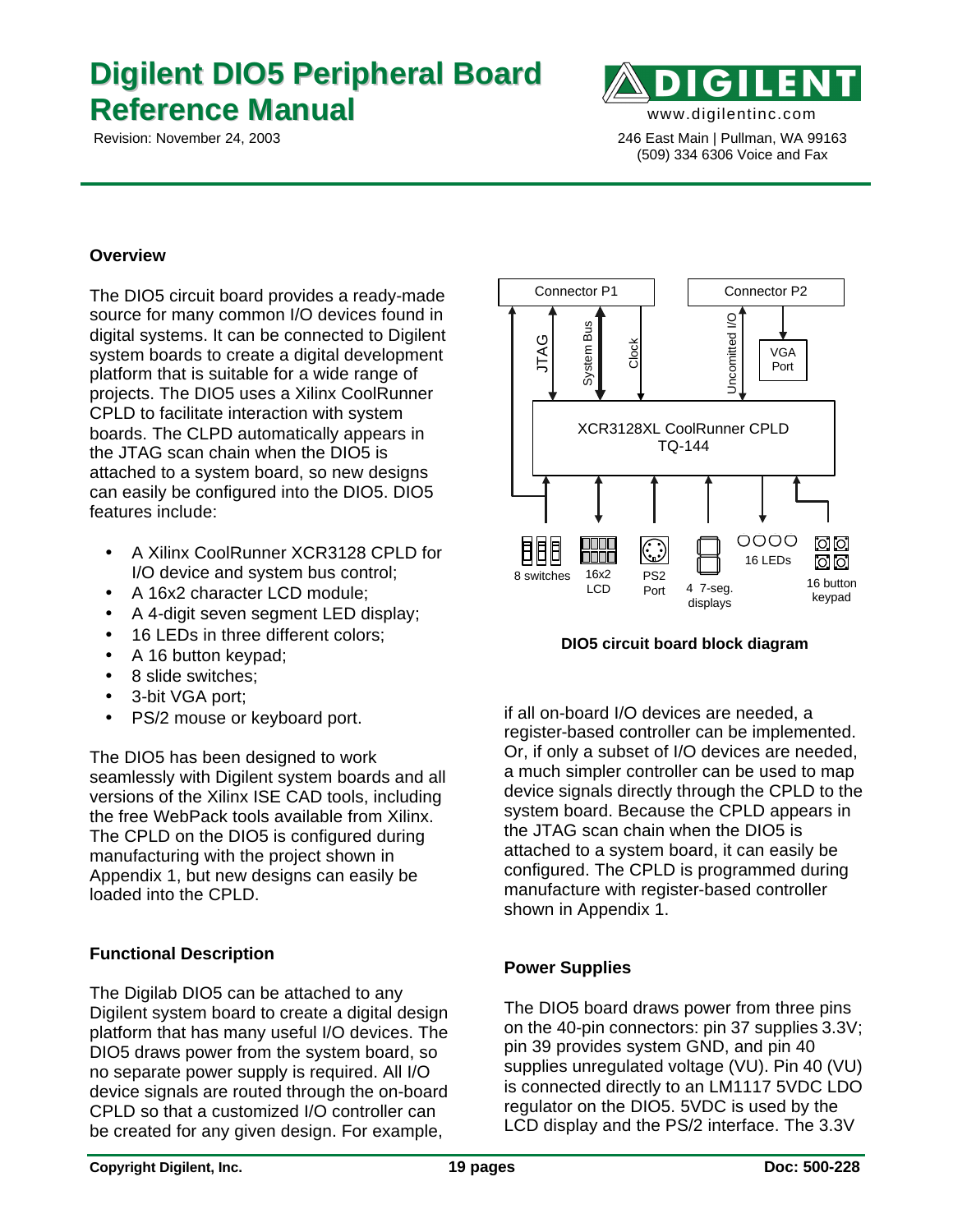supply is used to drive the CPLD and all other I/O devices on the board. During normal operation, the DIO5 consumes 10-20mA from the 5V supply, and 50-100mA from the 3.3V supply depending on how many LEDs are illuminated. The DIO5 uses a four-layer board, with two layers dedicated to 3.3V and GND, and several bulk and high-frequency decoupling capacitors to keep the supplies stable under all loads.

# **CPLD Configuration**

The JTAG scan chain is routed through the DIO5 board on pins 1-4 of connector P1, allowing the CPLD to be configured from any Digilent system board. Jumper-shunts must be loaded on pins 1 & 2 of jumper blocks JP2 and JP3 on the DIO5 to include the CPLD in the scan chain, or across pins 2 & 3 to remove the CPLD from the scan chain.

Jumper position JP1 allows the JTAG signals on the CPLD to be reclaimed if they are inadvertently programmed as user I/O's. Since the JTAG pins on the CPLD are used only for programming, this jumper block should not normally be loaded. The CPLD pinout is available in appendix 1.

# **System Board Interface**

Signals from all I/O devices on the DIO5 are routed through the CPLD, with the exception of the VGA port (video data is too high bandwidth to pass through the CPLD). All I/O devices on the DIO5 can therefore be read or written via a register-based controller in the CPLD. Some device signals, including the eight slide switches, the PS/2 data and clock, and an LCD enable are also routed around the CPLD and directly to the connectors. These signals can be accessed either through the CPLD or directly from the system board.

The CPLD offers several options for moving data between the DIO5 and a system board: a memory-mapped bus interface can be defined where all devices are accessed via registers; a "direct connect" interface can be defined where I/O signals pass directly through the CPLD without the need for a bus (in this case, not all devices on the DIO5 can be accessed); or various controllers and compression/encoding schemes can be used to transfer device data over subsets of pins.

The default DIO5 CPLD circuit defines a "system bus" to transfer data to and from a system board. The bus uses 8 bi-directional data lines, six address lines, three control signals, and a clock signal (SCLK). The three control signals, write enable (WE), output enable (OE), and chip select (CS), are used to coordinate bus traffic, and the SCLK signal provides a clock for latches and controllers on the DIO5. Four 8-bit write-only registers are used to receive LED and seven-segment display data in the CPLD, and three readable locations contain pushbutton and switch data.

| <b>DIO5 Default Circuit Memory Map</b> |                                      |         |  |  |  |  |  |  |
|----------------------------------------|--------------------------------------|---------|--|--|--|--|--|--|
| <b>Address</b>                         | Read                                 | Write   |  |  |  |  |  |  |
| 000                                    | BtnLo (buttons 0-7) LedLo (LEDs 0-7) |         |  |  |  |  |  |  |
| 001                                    | BtnHi (buttons 8-F) LedHi (LEDs 8-F) |         |  |  |  |  |  |  |
| 010                                    | Swt (slide switches) SsegLo          |         |  |  |  |  |  |  |
| 011                                    | unused                               | SsegHi  |  |  |  |  |  |  |
| 100                                    | <b>LCD</b> bus                       | LCD bus |  |  |  |  |  |  |

Two read locations, BtnHi and BtnLo, arise from latches in the CPLD. Pushbutton signals are stored in these two 8-bit latches at each rising edge of SCLK. The third read location, Swt, simply passes switch signals to the system bus from the switch input pins.

The four writable registers in the CPLD all provide data to the LED devices (i.e., the seven-segment displays and discrete LEDs). The registers use rising-edge-triggered flipflops clocked by the trailing edge of the write enable signal (WE is active low). Data written to these registers appears immediately on the LED's.

Ten additional pushbutton signals bypass the system bus, and are routed from the CPLD directly to pins on the expansion connectors. Four of these signals contain BCD codes for buttons 0-9, and six signals are simply the state of buttons A-F at the output of the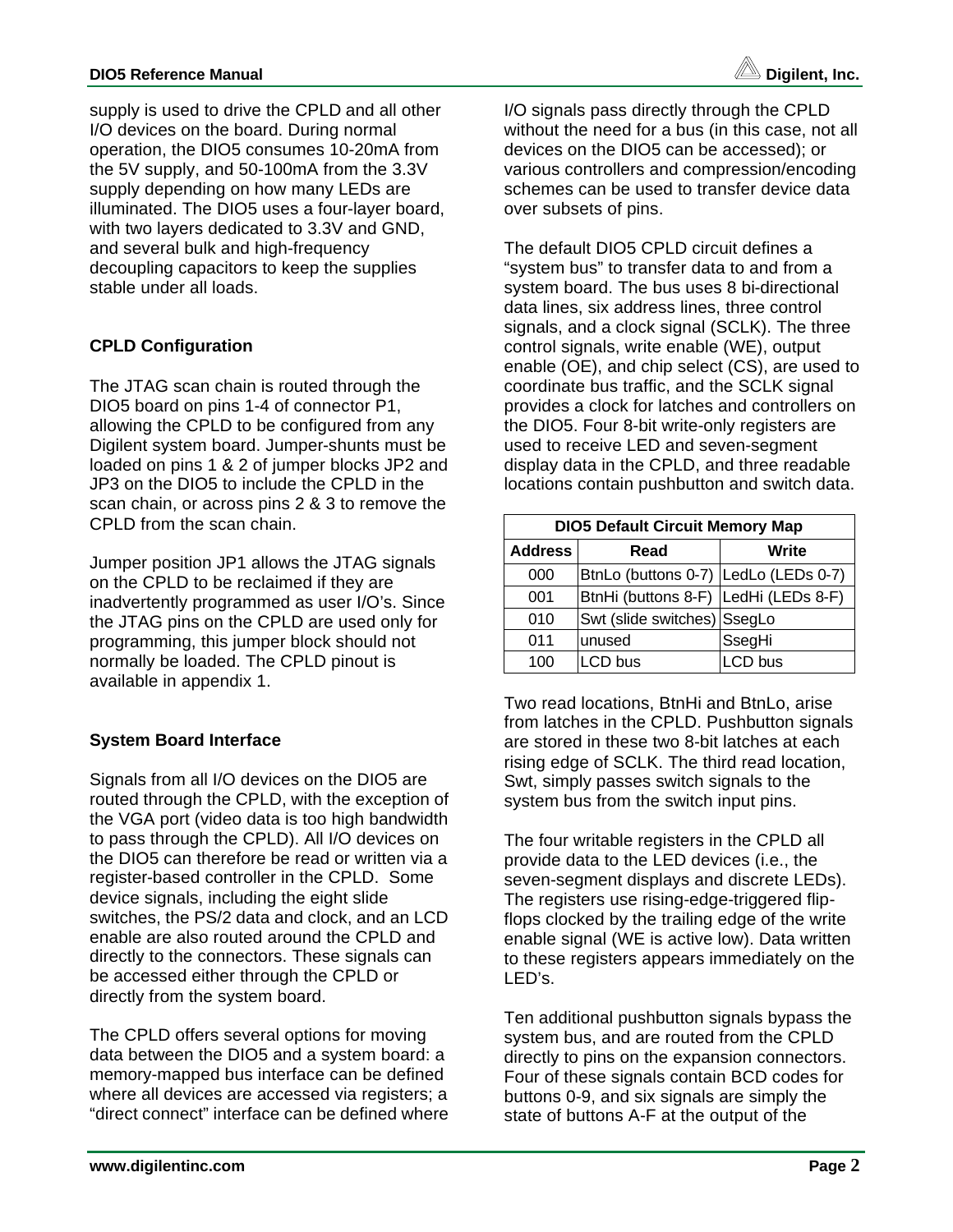latches. These ten signals are always available regardless of the system bus state.

The CPLD also contains a seven-segment display controller. Binary data, in the form of four 4-bit fields spanning two bytes, can be written to the seven-segment data registers and it will be displayed as four hexadecimal characters on the seven-segment display. The display controller uses SCLK to control refresh timing.

Bi-directional LCD data transfers occur over the system bus. The default CPLD circuit synthesizes LCD control signals for bus cycles directed to the LCD memory space, but it is also possible to drive the LCD control signals directly. The "LCD" section below provides information on driving the LCD.

System bus timings are shown below. Data is written on the rising edge of write-enable (WE). DIO5 bus drivers are enabled whenever output enable (OE) is asserted (low). The diagrams below show signal timings assumed by Digilent to create peripheral devices. Different bus and timing models can be used by modifying circuits in the FPGA and attached peripheral devices.

| <b>System Bus Timings</b>         |                                  |                  |  |  |  |  |  |
|-----------------------------------|----------------------------------|------------------|--|--|--|--|--|
| <b>Symbol</b><br><b>Parameter</b> |                                  |                  |  |  |  |  |  |
| ten                               | Time to enable after CS asserted | 10ns             |  |  |  |  |  |
| th                                | Hold time                        | 1 <sub>ns</sub>  |  |  |  |  |  |
| tdoe                              | Disable time after OE deasserted | 10ns             |  |  |  |  |  |
| teoe                              | Enable time after OE asserted    | 15 <sub>ns</sub> |  |  |  |  |  |
| tw                                | Write strobe time                | 10ns             |  |  |  |  |  |
| tsu                               | Data setup time                  | 5 <sub>ns</sub>  |  |  |  |  |  |
| twd                               | Write disable time               | 0ns              |  |  |  |  |  |

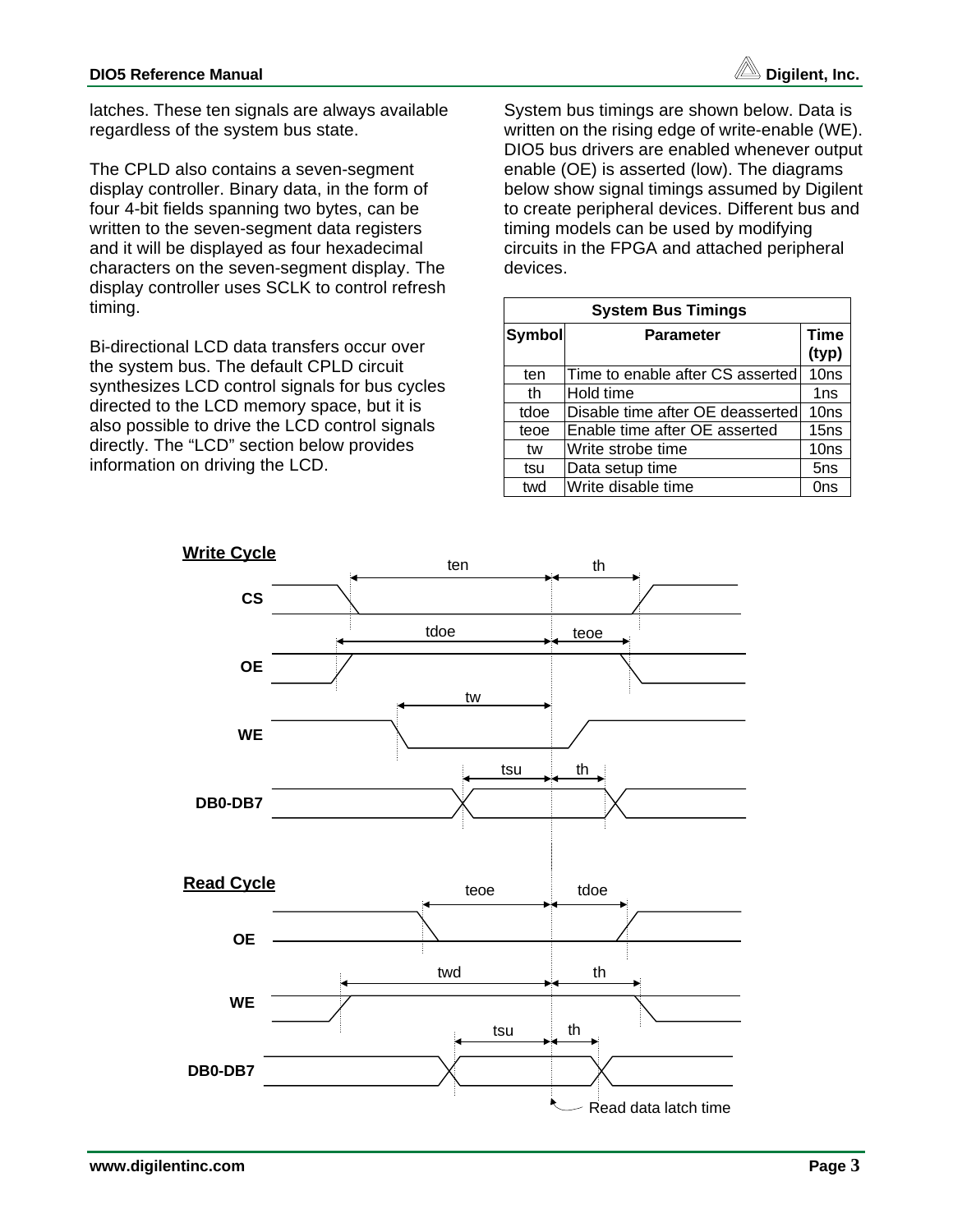

# **LCD**

The DIO5 uses a 16-character, 2-line LCD module from the Powertip corporation (part number PC1602ARS-DWA-A). The LCD uses a Samsung KS0066U controller - data sheets for the display module and the controller chip are available from the Digilent website.



**Powertip PC1602ARS**

The KS0066U contains a character-generator ROM (CGROM) with 208 preset 5x8 character patterns, a character-generator RAM (CGRAM) that can hold 8 user-defined 5x8 characters, and a display data RAM (DDRAM) that can hold 80 character codes. Character codes written into the DDRAM serve as indexes into the CGROM (or CGRAM). Writing a character code into a particular DDRAM location will cause the associated 5x8 character pattern to appear at the corresponding display location. The display positions can be shifted left or right by setting a bit in the instruction register (IR). The writeonly IR is used to direct display operations (such as clear display, shift left or right, set DDRAM address, etc). Available instructions are (and the associated IR codes) are shown in the rightmost column of table 3 below. A busy flag is available to indicate whether the display has competed the last requested operation; prior to initiating a new operation, the flag can be checked to see whether the previous operation has been completed.

The display has more DDRAM locations than can be displayed at any given time. DDRAM locations 00H to 27H map to the first display row, and locations 40H to 67H map to the second row. Normally, DDRAM location 00H maps to the upper left display corner, and 40H to the lower left. Shifting the display left or right can change this mapping. The display uses a temporary data register (DR) to hold data during DDRAM /CGRAM read or write operations, and an internal address register to select the RAM location. Address register contents, which can be set via the IR, are automatically incremented after each read or write operation. The LCD display uses ASCII character codes. Codes up through 7F are standard ASCII (which includes all "normal" alphanumeric characters). Codes above 7F produce various international characters – please see the manufacturers data sheet for more information on international codes.

The display is connected to the DIO5 board by a 16-pin connector (pins 15 and 16 are for an optional backlight, and they are not used). The 14-pin interface includes eight data bus signals, three control signals, and three voltage supply signals. The eight data bus signals are passed through the CPLD to/from the system bus for read/write cycles directed to the LCD memory space (address 100). The three control signals are generated by the CPLD as appropriate for read and write cycles. LCD bus timings are shown below. The enable signal (E) serves as both output enable and write strobe (with an active falling edge) depending on the state of the Read/Write (R/W) signal.

A startup sequence with specific timings must be followed to ensure proper LCD operation. After power-on, at least 20ms must elapse before the function-set instruction code can be written to set the bus width, number of lines, and character patterns (8-bit interface, 2 lines, and 5x8 dots are appropriate). After the function-set instruction, at least 37us must elapse before the display-control instruction can be written (to turn the display on, turn the cursor on or off, and set the cursor to blink or no blink). After another 37us, the display-clear instruction can be issued. After another 1.52ms, the entry-mode instruction can set address increment (or address decrement) mode, and display shift mode (on or off). After this sequence, data can be written into the DDRAM to cause information to appear on the display.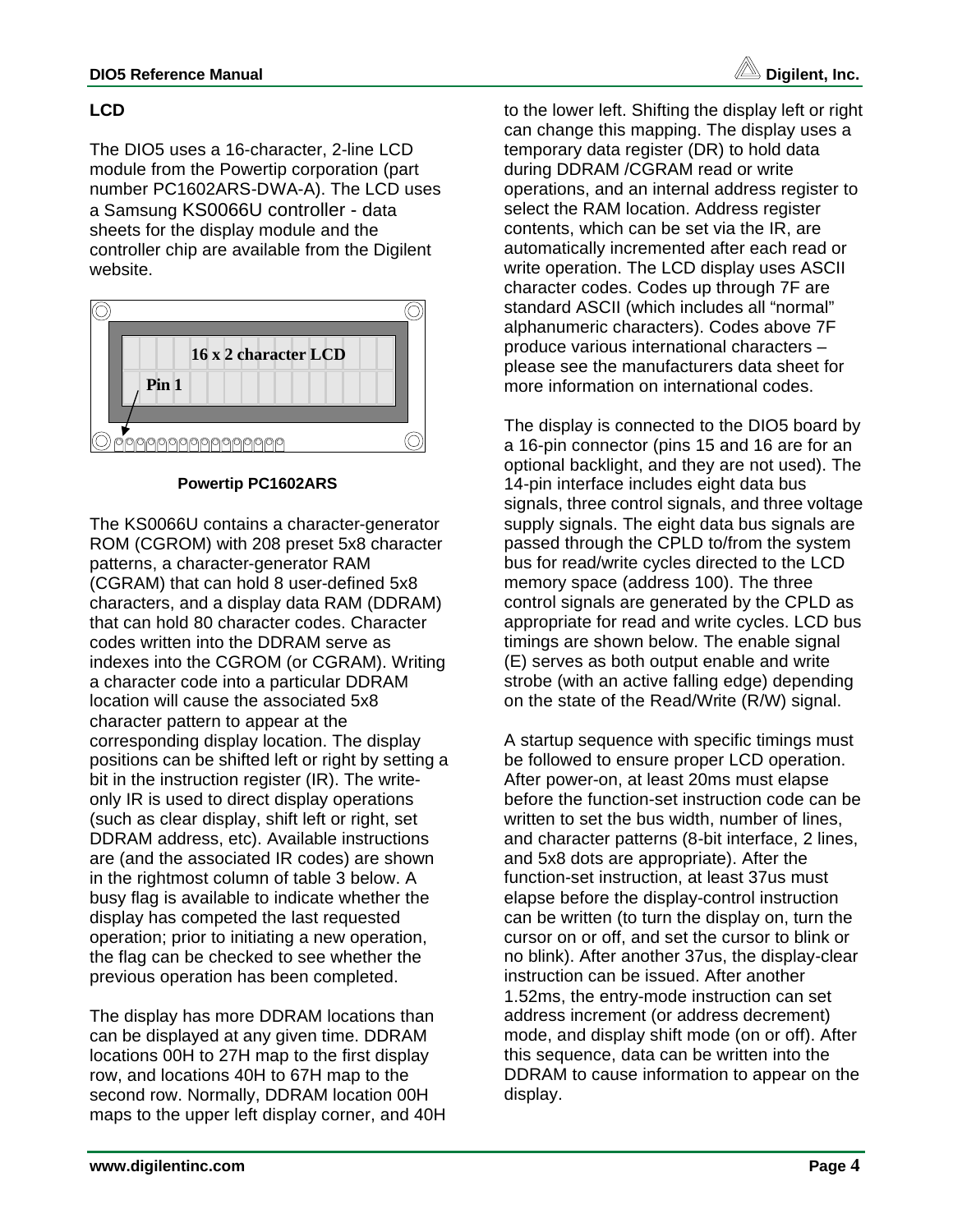| <b>Table 3. LCD Instructions and Codes</b> |                        |             |                |                                    |                 |                |                 |                 |                |                 |                                                                                                                                                 |
|--------------------------------------------|------------------------|-------------|----------------|------------------------------------|-----------------|----------------|-----------------|-----------------|----------------|-----------------|-------------------------------------------------------------------------------------------------------------------------------------------------|
| <b>Instruction</b>                         |                        |             |                | <b>Instruction bit assignments</b> |                 |                |                 |                 |                |                 | <b>Description</b>                                                                                                                              |
|                                            | $\overline{\text{RS}}$ | R/W         | DB7            | DB <sub>6</sub>                    | DB <sub>5</sub> | DB4            | DB <sub>3</sub> | DB <sub>2</sub> | DB1            | DB0             |                                                                                                                                                 |
| Clear<br>Display                           | $\overline{0}$         | $\Omega$    | $\overline{0}$ | $\Omega$                           | 0               | $\Omega$       | $\Omega$        | 0               | 0              | $\mathbf{1}$    | Clear display by writing a 20H to<br>all DDRAM locations; set DDRAM<br>address register to 00H; and<br>return cursor to home.                   |
| Return<br>Home                             | 0                      | $\Omega$    | $\mathbf 0$    | 0                                  | 0               | 0              | 0               | 0               | 1              | X               | Return cursor to home (upper left<br>corner), and set DDRAM address<br>to OH. DDRAM contents not<br>changed.                                    |
| Entry mode<br>set                          | $\overline{0}$         | 0           | $\overline{0}$ | $\overline{0}$                     | 0               | 0              | 0               | 1               | I/D            | <b>SH</b>       | $I/D = '1'$ for right-moving cursor<br>and address increment; $SH = '1'$<br>for display shift (direction set by<br>$I/D$ bit).                  |
| Display<br>ON/OFF<br>control               | $\Omega$               | $\Omega$    | $\Omega$       | $\Omega$                           | $\Omega$        | $\Omega$       | 1               | D               | $\mathsf{C}$   | B               | Set display (D), cursor (C), and<br>blinking cursor (B) on or off.                                                                              |
| Cursor or<br>Display shift                 | $\Omega$               | $\Omega$    | $\Omega$       | $\Omega$                           | $\Omega$        | 1              | S/C             | R/L             | $\times$       | X               | $SC = '0'$ to shift cursor right or left,<br>'1' to shift entire display right or<br>left $(R/L = '1'$ for right).                              |
| <b>Function Set</b>                        | $\Omega$               | $\Omega$    | $\overline{0}$ | $\Omega$                           | 1               | <b>DL</b>      | N               | F               | X              | $\times$        | Set interface data length (DL = '1'<br>for 8 bit), number of display lines<br>$(N = '1'$ for 2 lines), display font (F<br>$= 0'$ for 5x 8 dots) |
| Set CGRAM<br>Address                       | $\mathbf 0$            | $\mathbf 0$ | $\overline{0}$ | $\mathbf{1}$                       | AC <sub>5</sub> | AC4            | AC <sub>3</sub> | AC <sub>2</sub> | AC1            | AC <sub>0</sub> | Set CGRAM address counter                                                                                                                       |
| <b>Set DDRAM</b><br>address                | 0                      | $\Omega$    | $\mathbf{1}$   | AC6                                | AC <sub>5</sub> | AC4            | AC <sub>3</sub> | AC <sub>2</sub> | AC1            | AC <sub>0</sub> | Set DDRAM address counter                                                                                                                       |
| Read busy<br>flag/ address                 | 0                      | 1           | <b>BF</b>      | AC6                                | AC <sub>5</sub> | AC4            | AC <sub>3</sub> | AC <sub>2</sub> | AC1            | AC <sub>0</sub> | Read busy flag and address<br>counter                                                                                                           |
| Write data to<br><b>RAM</b>                | 1                      | 0           | D7             | D <sub>6</sub>                     | D <sub>5</sub>  | D <sub>4</sub> | D <sub>3</sub>  | D <sub>2</sub>  | D <sub>1</sub> | D <sub>0</sub>  | Write data into DDRAM or<br>CGRAM, depending on which<br>address was last set                                                                   |
| Read data<br>from RAM                      | 1                      | 1           | D7             | D <sub>6</sub>                     | D <sub>5</sub>  | D <sub>4</sub> | D <sub>3</sub>  | D <sub>2</sub>  | D <sub>1</sub> | D <sub>0</sub>  | Read data from DDRAM or<br>CGRAM, depending on which<br>address was last set                                                                    |

| <b>Table 4. LCD Connector Signals</b>          |           |                                                                       |  |  |  |  |  |  |
|------------------------------------------------|-----------|-----------------------------------------------------------------------|--|--|--|--|--|--|
| Pin No.<br>Symbol<br><b>Signal Description</b> |           |                                                                       |  |  |  |  |  |  |
|                                                | Vss       | Signal ground                                                         |  |  |  |  |  |  |
| $\mathcal{P}$                                  | Vdd       | Power supply (5V)                                                     |  |  |  |  |  |  |
| 3                                              | Vo        | Operating (contrast) voltage (LCD drive, typically 100mV at 20C)      |  |  |  |  |  |  |
|                                                | <b>RS</b> | Register select: high for data transfer, low for instruction register |  |  |  |  |  |  |
| 5                                              | R/W       | Read/write signal: high for read mode, low for write mode             |  |  |  |  |  |  |
| 6                                              | F.        | Read/write strobe: high for read OE; falling edge writes data         |  |  |  |  |  |  |
| $7 - 14$                                       | Data Bus  | Bi-directional data bus                                               |  |  |  |  |  |  |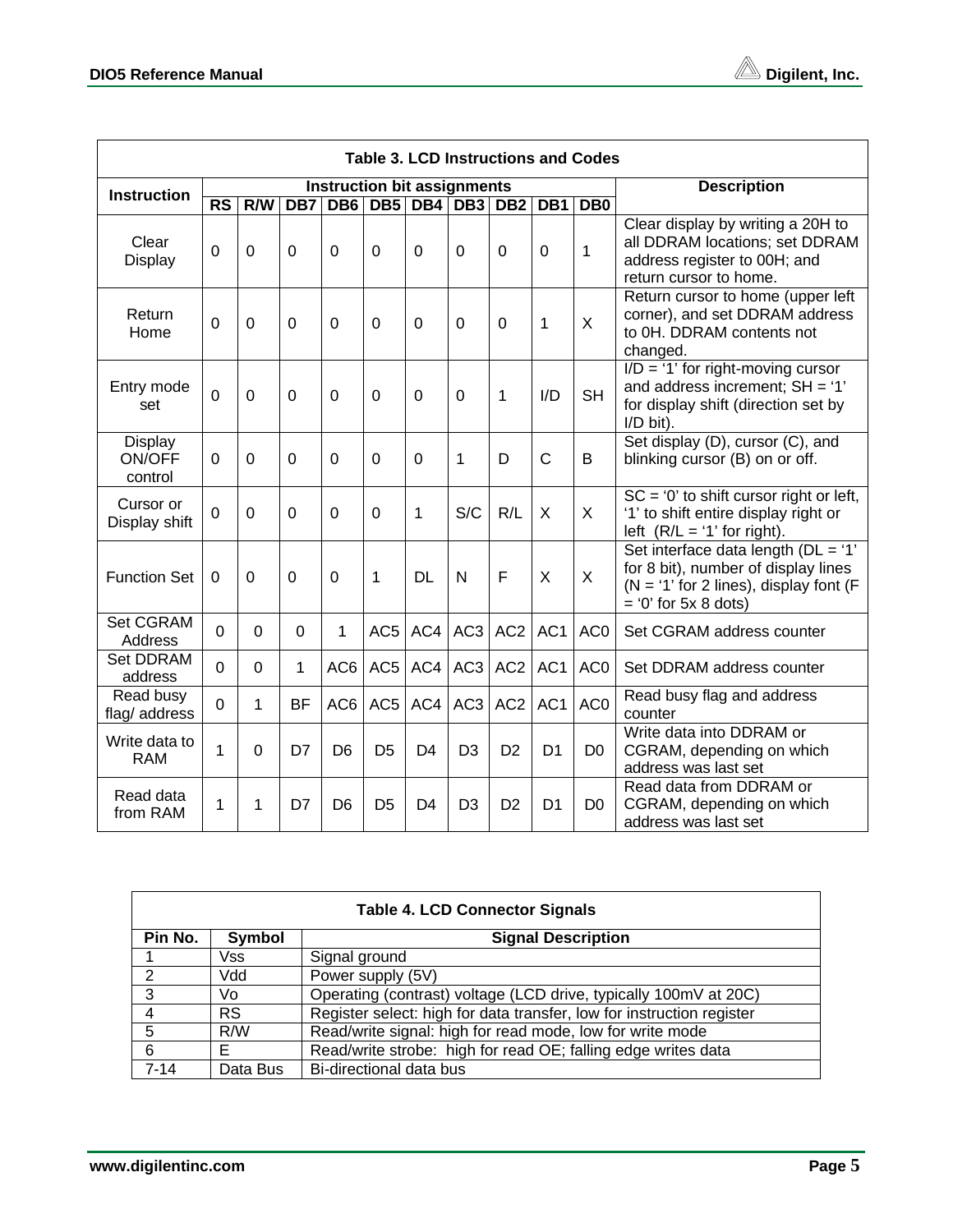# *LCD Read Cycle*



# *LCD Write Cycle*





### **LCD startup sequence**

| <b>Table 5. LCD Bus Timings</b>                                            |        |     |     |    |         |  |  |  |
|----------------------------------------------------------------------------|--------|-----|-----|----|---------|--|--|--|
| Unit<br><b>Test Pin</b><br>Min<br>Symbol<br><b>Max</b><br><b>Parameter</b> |        |     |     |    |         |  |  |  |
| Enable cycle time                                                          | tc     | 500 |     | ns | Е       |  |  |  |
| Enable High pulse width                                                    | tw     | 220 |     | ns | Е       |  |  |  |
| Enable rise/fall time                                                      | tr, tf |     | 25  | ns | Е       |  |  |  |
| RS, R/W setup time                                                         | tsu    | 40  |     | ns | RS, R/W |  |  |  |
| RS, R/W hold time                                                          | th     | 10  |     | ns | RS, R/W |  |  |  |
| Read data output delay                                                     | tD     | 60  | 120 | ns | DB0-DB7 |  |  |  |
| Read data hold time                                                        | tDH    | 20  |     | ns | DB0-DB7 |  |  |  |
| Write data setup time                                                      | tsu1   | 40  |     | ns | DB0-DB7 |  |  |  |
| Write data hold time                                                       | th1    | 10  |     | ns | DB0-DB7 |  |  |  |

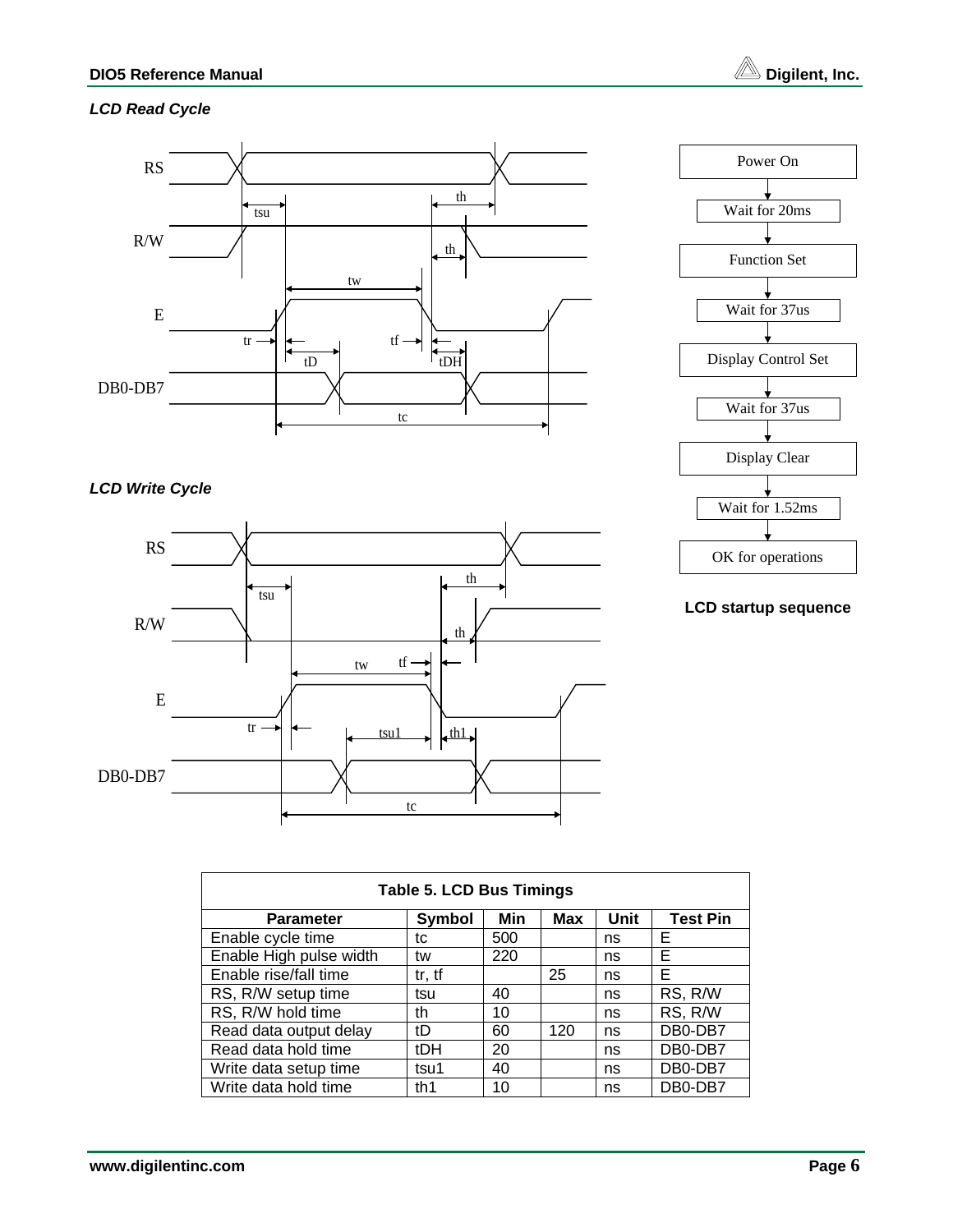# **Seven-Segment LED display**

The DIO5 board contains a modular 4-digit, common anode seven-segment LED display. In a common anode display, the seven anodes of the LEDs forming each digit are connected to four common circuit nodes (labeled AN1 through AN4 on the DIO5). Each anode, and therefore each digit, can be independently turned on and off by driving these signals to a '1' or a '0'. The cathodes of similar segments on all four displays are also connected together into seven common circuit nodes labeled CA through CG. Thus, each cathode for all four displays can be turned on and off independently.

This connection scheme creates a multiplexed display, where driving the anode signals and corresponding cathode patterns of each digit in a repeating, continuous succession can create a 4-digit display. In order for each of the four digits to appear bright and continuously illuminated, all four digits should be driven once every 1 to 16ms (for a refresh frequency of 1KHz to 60KHz). For example, in a 60Hz refresh scheme, each digit would be illuminated for ¼ of the refresh cycle, or 4ms. The controller must assure that the correct cathode pattern is present when the corresponding anode signal is driven. To illustrate the process, if AN1 is driven high while CB and CC are driven low, then a "1" will be displayed in digit position 2. Then, if AN2 is driven high while CA, CB and CC are driven low, then a "7" will be displayed in digit position 2. If AN1 and CB, CC are driven for 4ms, and then AN2 and CA, CB, CC are driven for 4ms in an endless succession, the display will show "17" in the first two digits. An example timing diagram is provided below.



**Cathodes** are connected to Xilinx device via 100Ω resistors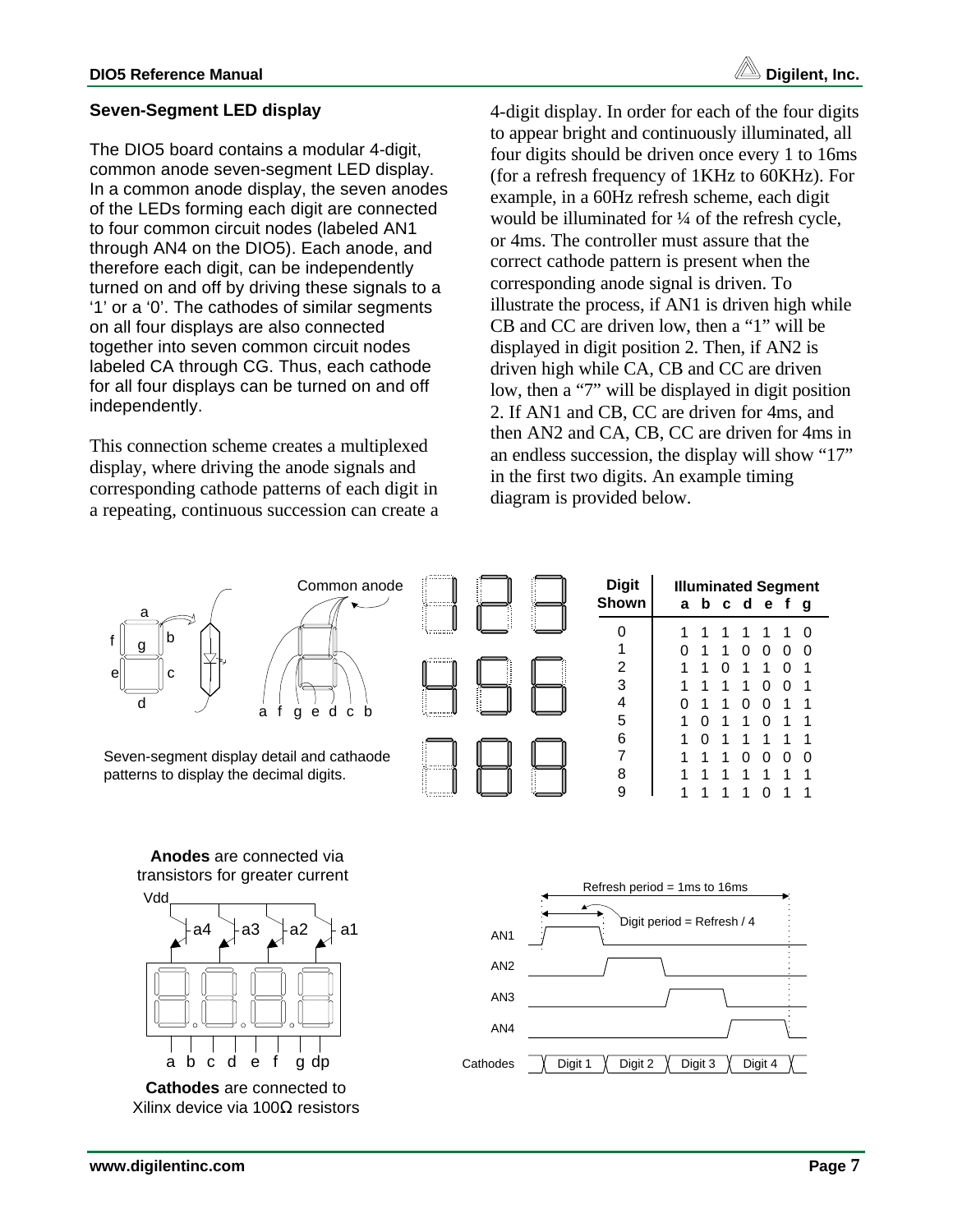

When configured with the code shown in the appendix, the CPLD on the DIO5 board implements a seven-segment controller provided a suitable clock (256Hx to 1KHz) is provided on the SCLK pin. The controller accepts four 4-bit binary numbers in two successive registers, and decodes and displays them.

# **Discrete LEDs**

Sixteen individual LEDs (5 green, 5 yellow, and 6 red) are provided for circuit outputs. The LED cathodes are driven directly from the CPLD, and the anodes are tied to Vdd via 390-ohm resistors (so the LED drive signals are active low). When the CPLD is configured with the code

Vdd  $\begin{array}{c}\n\searrow \\
\searrow \\
\searrow \\
\searrow \\
\searrow\n\end{array}$ 

shown in the appendix, two 8-bit registers (at writable locations 000 and 001 in the CPLD) drive the LED cathode signals. Note the LED signals are inverted in the VHDL code, so a logic "1" turns on the LEDs.

# **Pushbutton Inputs**

Outputs from the 16 momentary-contact push buttons are normally low, and are driven high only while the button is actively pressed. The buttons exhibit a worst-case bounce time of about 1ms. A 4.7K series resistor provides some debounce filtering and ESD protection to each button. When configured with the code shown in the appendix, the CPLD on the DIO5 board makes all button signals available on the bus in two successive readable address locations (0 and 1).



#### **Switch Inputs**

The eight slide switches on the DIO5 can be used to connect either Vdd or GND to eight pins on the CPLD. The switches exhibit about 2ms of bounce, and no active debouncing circuit is employed. A 4.7K-ohm series resistor is used for nominal input protection. When configured with the code shown in the appendix, the CPLD makes all switch signals available on the system bus at address location 2.



#### **PS2 Port**

The DIO5 board includes a 6-pin mini-DIN connector that can accommodate a PS2 mouse or PS2 keyboard connection. A 5VDC regulator provides the required voltage to keyboards and/or mice. Both the mouse and keyboard use a two-wire serial bus (including clock and data) to communicate with a host device. These signals are routed through the CPLD to provide voltage mapping, and to allow a controller to be placed in the CPLD.



The keyboard and mouse both use identical signal timings. Both use 11-bit words that include a start, stop and odd parity bit, but the data packets are organized differently, and the keyboard interface allows bi-directional data transfers (so the host device can illuminate state LEDs on the keyboard). Bus timings are shown below. The clock and data signals are only driven when data transfers occur, and otherwise they are held in the "idle" state at logic '1'. The timings define signal requirements for mouse-to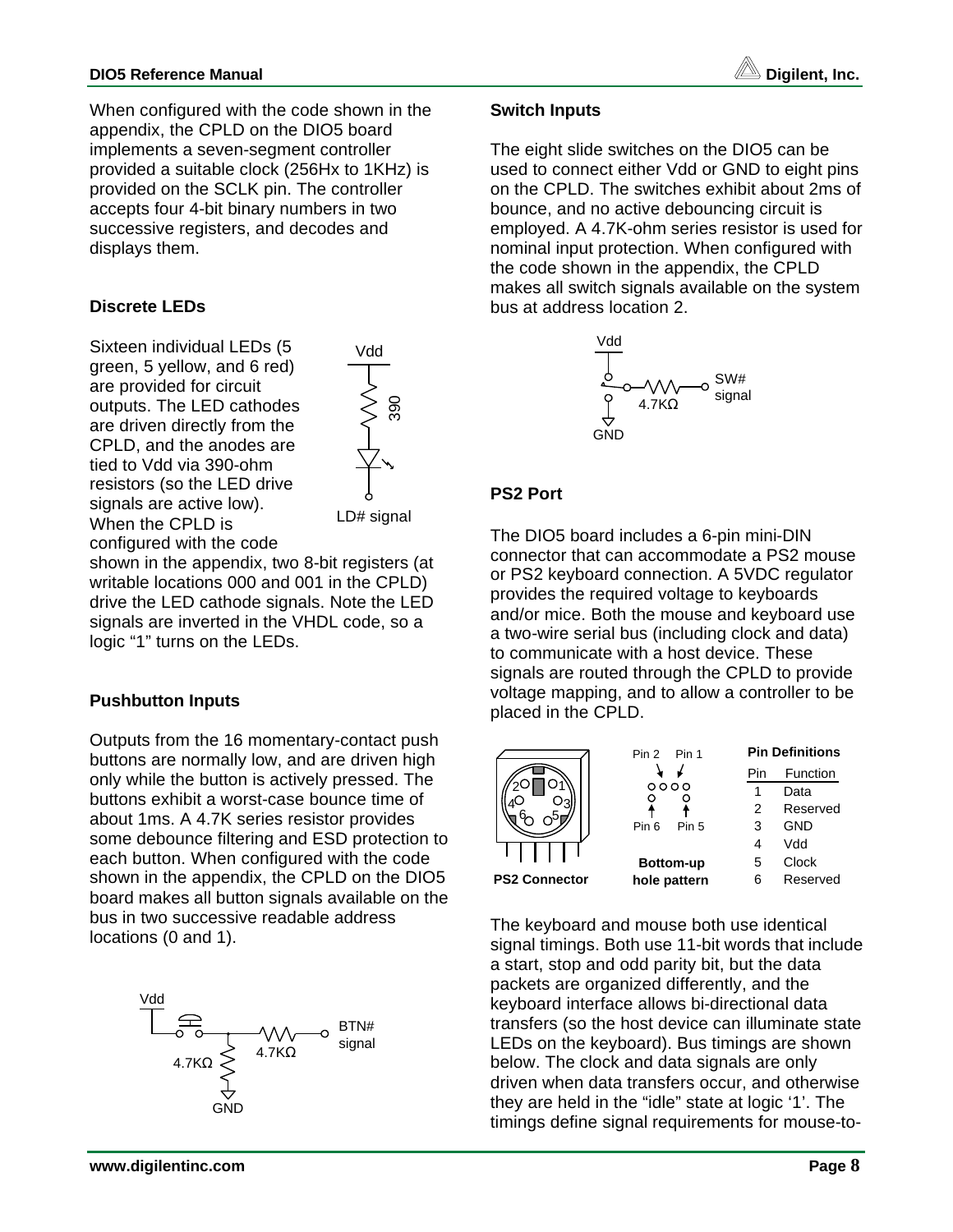host communications and bi-directional keyboard communications.



| Symbol          | <b>Parameter</b>         | Min  | Max  |
|-----------------|--------------------------|------|------|
| $T_{CK}$        | Clock time               | 30us | 50us |
| $I_{\text{SU}}$ | Data-to-clock setup time | 5us  | 25us |
| HLD.            | Clock-to-data hold time  | 5us  | 25us |

# *Keyboard*

The keyboard uses open collector drivers so that either the keyboard or an attached host device can drive the two-wire bus (if the host device will not send data to the keyboard, then the host can use simple input-only ports).

PS2-style keyboards use scan codes to communicate key press data (nearly all keyboards in use today are PS2 style). Each key has a single, unique scan code that is sent whenever the corresponding key is pressed. If

the key is pressed and held, the scan code will be sent repeatedly once every 100ms or so. When a key is released, a "F0" key-up code is sent, followed by the scan code of the released key. If a key can be "shifted" to produce a new character (like a capital letter), then a shift character is sent in addition to the original scan code, and the host device must determine which character to use. Some keys, called extended keys, send an "E0" ahead of the scan code (and they may send more than one scan code). When an extended key is released, an "E0 F0" key-up code is sent, followed by the scan code. Scan codes for most keys are shown in the figure below.

A host device can also send data to the keyboard. Below is a short list of some oftenused commands.

- ED Set Num Lock, Caps Lock, and Scroll Lock LEDs. After receiving an "ED", the keyboard returns an "FA"; then the host sends a byte to set LED status: Bit 0 sets Scroll Lock; bit 1 sets Num Lock; and Bit 2 sets Caps lock. Bits 3 to 7 are ignored.
- EE Echo. Upon receiving an echo command, the keyboard replies with "EE".
- F3 Set scan code repeat rate. The keyboard acknowledges receipt of an "F3" by returning an "FA", after which the host sends a second byte to set the repeat rate.
- FE Resend. Upon receiving FE, the keyboard resends the last scan code sent.
- FF Reset. Resets the keyboard.

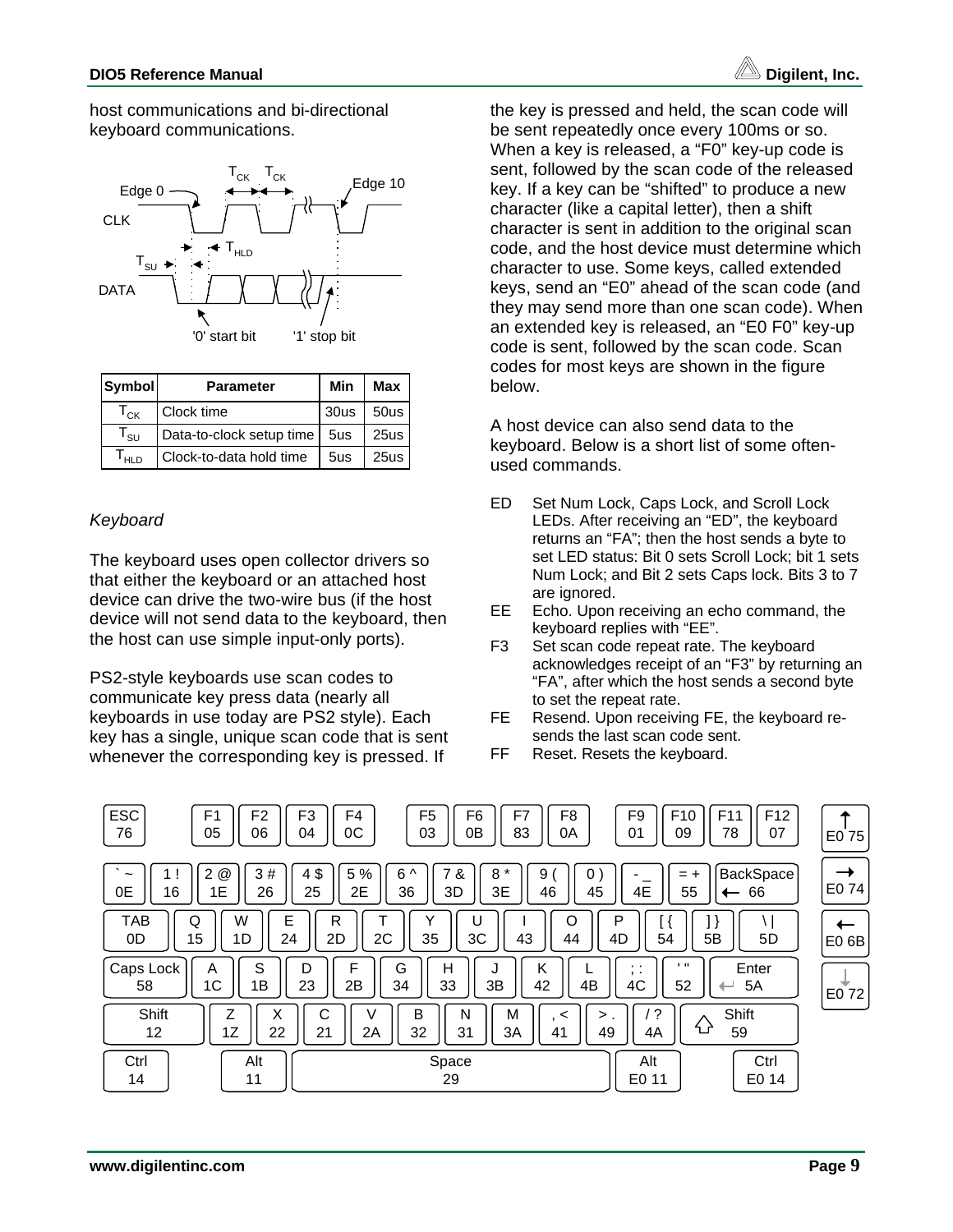# **DIO5 Reference Manual Digilent, Inc.**

The keyboard should send data to the host only when both the data and clock lines are high (or idle). Since the host is the "bus master", the keyboard should check to see whether the host is sending data before driving the bus. To facilitate this, the clock line can be used as a "clear to send" signal. If the host pulls the clock line low, the keyboard must not send any data until the clock is released (hostto-keyboard data transmission will not be dealt with further here).

The keyboard sends data to the host in 11-bit words that contain a '0' start bit, followed by 8 bits of scan code (LSB first), followed by an odd parity bit and terminated with a '1' stop bit. The keyboard generates 11 clock transitions (at around 20 - 30KHz) when the data is sent, and data is valid on the falling edge of the clock.

# *Mouse*

The mouse outputs a clock and data signal when it is moved; otherwise, these signals remain at logic '1'. Each time the mouse is moved, three 11-bit words are sent from the mouse to the host device. Each of the 11-bit words contains a '0' start bit, followed by 8 bits of data (LSB first), followed by an odd parity bit, and terminated with a '1' stop bit. Thus, each data transmission contains 33 bits, where bits 0, 11, and 22 are '0' start bits, and bits 11, 21, and 33 are '1' stop bits. The three 8-bit data fields contain movement data as shown below. Data is valid at the falling edge of the clock, and the clock period is 20 to 30KHz.

The mouse assumes a relative coordinate system wherein moving the mouse to the right generates a positive number in the X field, and moving to the left generates a negative number. Likewise, moving the mouse up generates a positive number in the Y field, and moving down represents a negative number (the XS and YS bits in the status byte are the sign bits  $- a'1'$ indicates a negative number). The magnitude of the X and Y numbers represent the rate of mouse movement – the larger the number, the faster the mouse is moving (the XV and YV bits in the status byte are movement overflow indicators – a '1' means overflow has occurred). If the mouse moves continuously, the 33-bit transmissions are repeated every 50ms or so. The L and R fields in the status byte indicate Left and Right button presses (a '1' indicates the button is being pressed).



# **VGA Port**

The five standard VGA signals Red (R), Green (G), Blue (B), Horizontal Sync (HS), and Vertical Sync (VS) are routed directly to the VGA connector, bypassing the CPLD. A 270 ohm series resistor is used on each color signal. This resistor forms a divider with the 75 ohm VGA cable termination, resulting in a signal that conforms to the VGA specification (i.e., 0V for fully off and .7V for fully on).

VGA signal timings are specified, published, copyrighted and sold by the VESA organization (www.vesa.org). The following VGA system

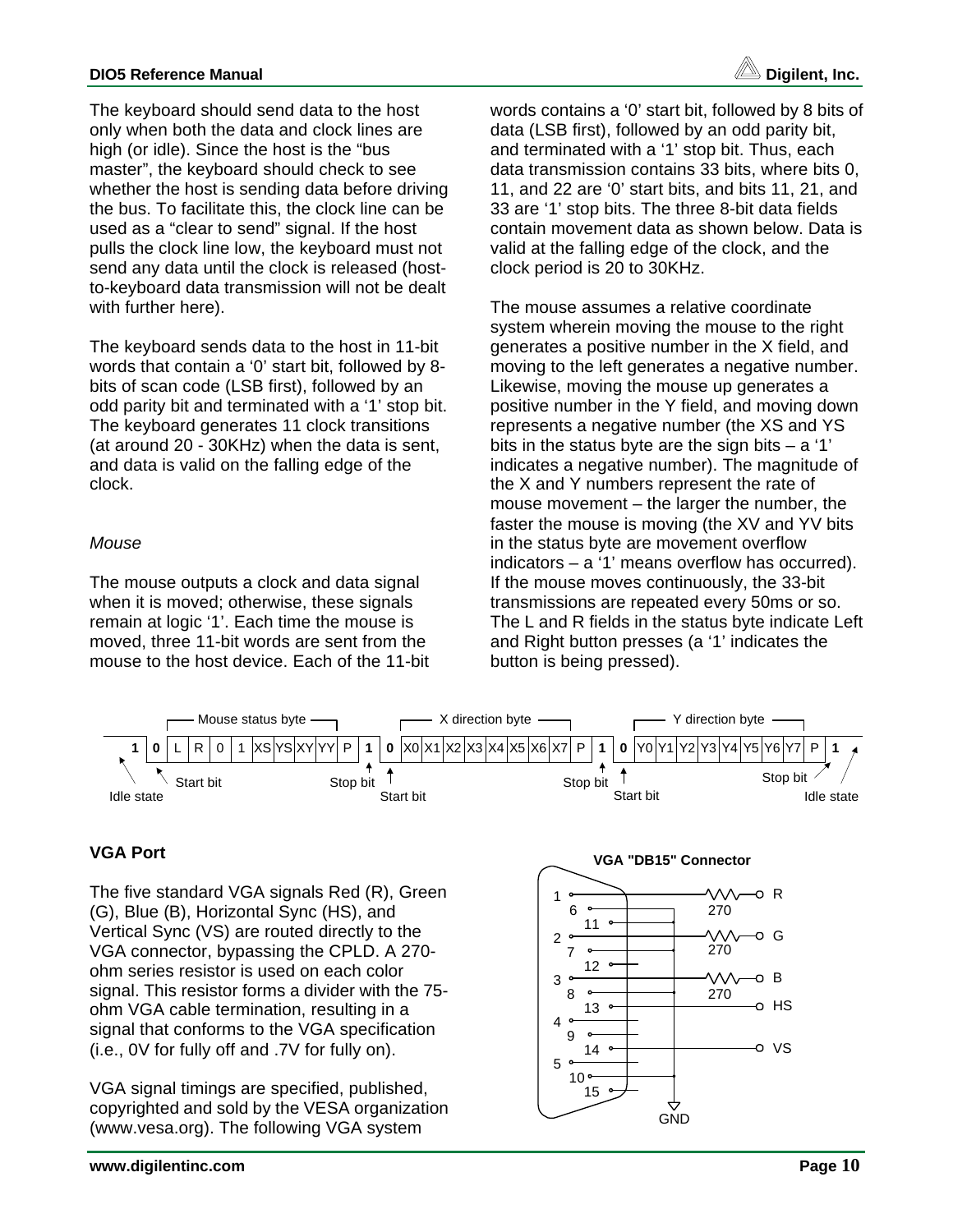timing information is provided as an example of how a VGA monitor might be driven in 640 by 480 mode. For more precise information, or for information on higher VGA frequencies, refer to document available at the VESA website (or experiment!).

# *VGA system timing*

CRT-based VGA displays use amplitude modulated, moving electron beams (or cathode rays) to display information on a phosphorcoated screen. LCD displays use an array of switches that can impose a voltage across a small amount of liquid crystal, thereby changing light permitivity through the crystal on a pixel-by-pixel basis. Although the following description is limited to CRT displays, LCD displays have evolved to use the same signal timings as CRT displays (so the "signals" discussion below pertains to both CRTs and LCDs).

CRT displays use electron beams (one for red, one for blue and one for green) to energize the phosphor that coats the inner side of the display end of a cathode ray tube (see drawing below). Electron beams emanate from "electron guns", which are a finely pointed, heated cathodes placed in close proximity to a positively charged annular plate called a "grid". The electrostatic force imposed by the grid

pulls away rays of energized electrons as current flows into the cathodes. These particle rays are initially accelerated towards the grid, but they soon fall under the influence of the much larger electrostatic force that results from the entire phosphor coated display surface of the CRT being charged to 20kV (or more). The rays are focused to a fine beam as they pass through the center of the grids, and then they accelerate to impact on the phosphor coated display surface. The phosphor surface glows brightly at the impact point, and the phosphor continues to glow for several hundred microseconds after the beam is removed. The larger the current fed into the cathode, the brighter the phosphor will glow.

Between the grid and the display surface, the beam passes through the neck of the CRT where two coils of wire produce orthogonal electromagnetic fields. Because cathode rays are composed of charged particles (electrons), they can be deflected by these magnetic fields. Current waveforms are passed through the coils to produce magnetic fields that interact with the cathode rays and cause them to transverse the display surface in a "raster" pattern, horizontally from left to right and vertically from top to bottom. As the cathode ray moves over the surface of the display, the current sent to the electron guns can be increased or decreased to change the brightness of the display at the cathode ray impact point.

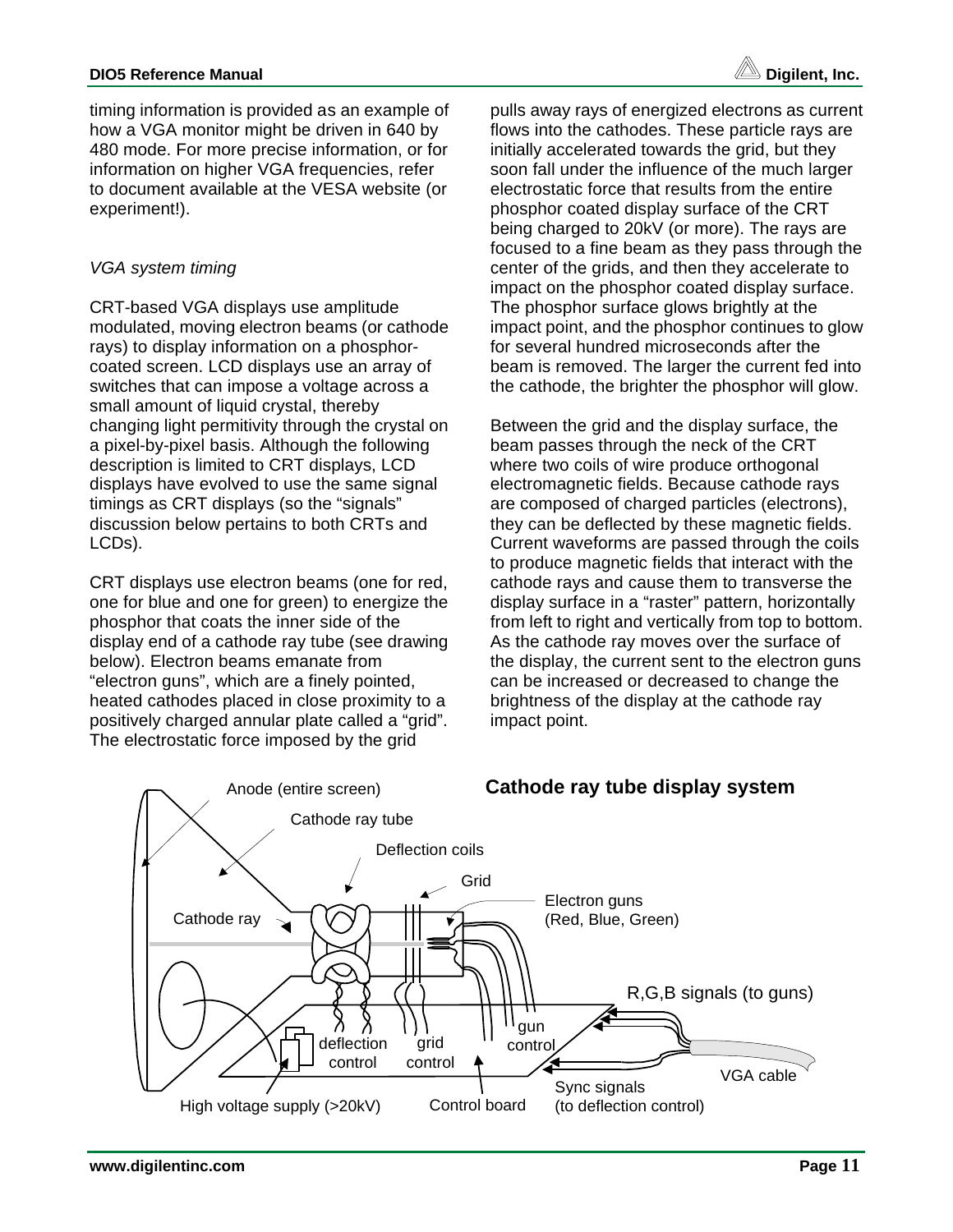### **DIO5 Reference Manual DIO5 Reference Manual**

Information is only displayed when the beam is moving in the "forward" direction (left to right and top to bottom), and not during the time the beam is reset back to the left or top edge of the display. Much of the potential display time is therefore lost in "blanking" periods when the beam is reset and stabilized to begin a new horizontal or vertical display pass.

The size of the beams, the frequency at which the beam can be traced across the display, and the frequency at which the electron beam can be modulated determine the display resolution. Modern VGA displays can accommodate different resolutions, and a VGA controller circuit dictates the resolution by producing timing signals to control the raster patterns. The controller must produce synchronizing pulses at 3.3V (or 5V) to set the frequency at which current flows through the deflection coils, and it must ensure that video data is applied to the electron guns at the correct time. Raster video displays define a number of "rows" that corresponds to the

number of horizontal passes the cathode makes over the display area, and a number of "columns" that corresponds to an area on each row that is assigned to one "picture element" or pixel. Typical displays use from 240 to 1200 rows, and from 320 to 1600 columns. The overall size of a display, and the number of rows and columns determines the size of each pixel.

Video data typically comes from a video refresh memory, with one or more bytes assigned to each pixel location (the DIO5 board uses 3-bits per pixel). The controller must index into video memory as the beams move across the display, and retrieve and apply video data to the display at precisely the time the electron beam is moving across a given pixel.

A VGA controller circuit must generate the HS and VS timings signals and coordinate the delivery of video data based on the pixel clock. The pixel clock defines the time available to display 1 pixel of information. The VS signal defines the "refresh" frequency of the display, or

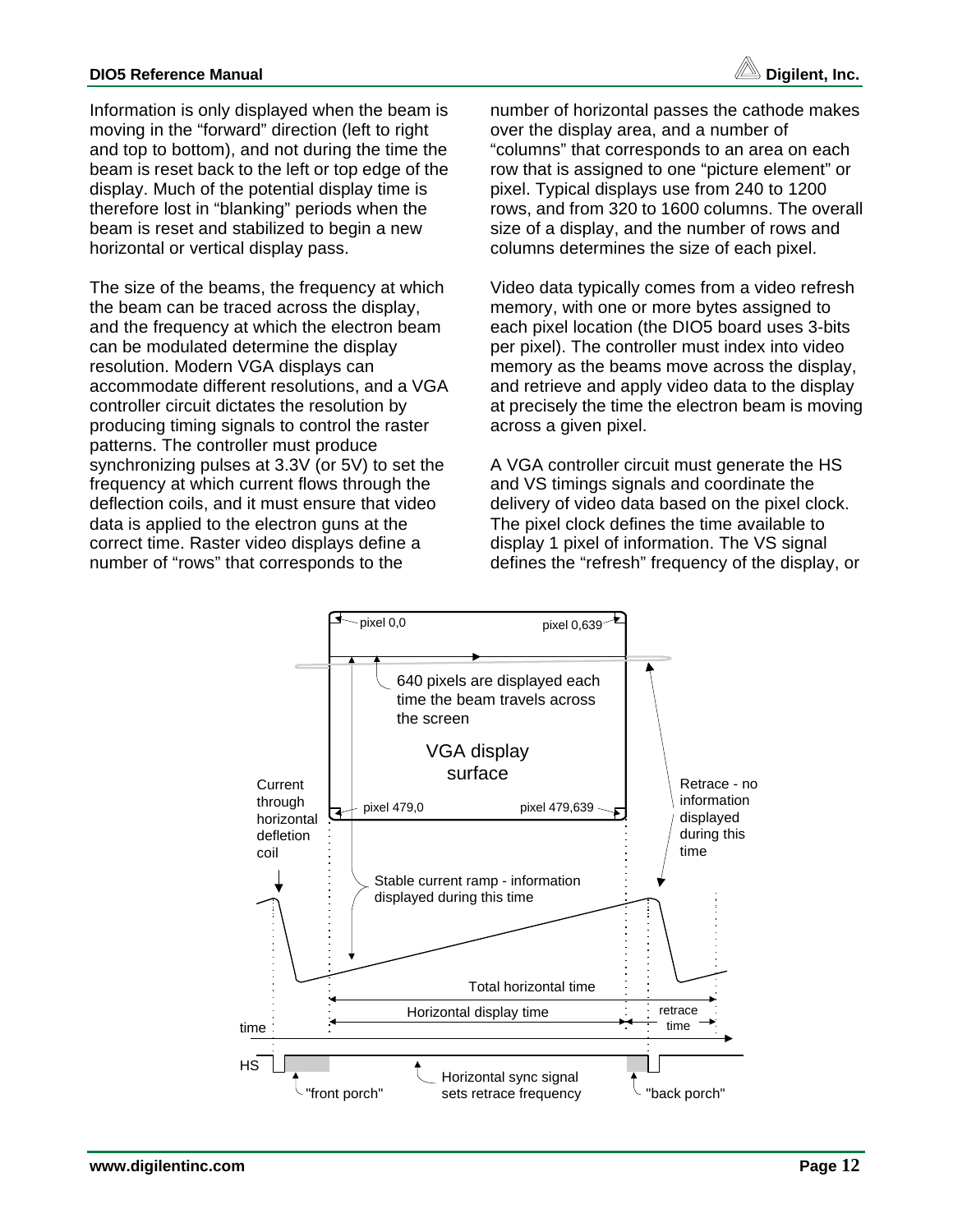

the frequency at which all information on the display is redrawn. The minimum refresh frequency is a function of the display's phosphor and electron beam intensity, with practical refresh frequencies falling in the 50Hz to 120Hz range. The number of lines to be displayed at a given refresh frequency defines the horizontal "retrace" frequency. For a 640 pixel by 480-row display using a 25MHz pixel clock and 60 +/-1Hz refresh, the signal timings shown in the table below can be derived. Timings for sync pulse width and front and back porch intervals (porch intervals are the pre- and post-sync pulse times during which information cannot be displayed) are based on observations taken from VGA displays.

A VGA controller circuit decodes the output of a horizontal-sync counter driven by the pixel clock to generate HS signal timings. This counter can be used to locate any pixel location on a given row. Likewise, the output of a vertical-sync counter that increments with each HS pulse can be used to generate VS signal timings, and this counter can be used to locate any given row. These two continually running counters can be used to form an address into video RAM. No time relationship between the onset of the HS pulse and the onset of the VS pulse is specified, so the designer can arrange the counters to easily form video RAM addresses, or to minimize decoding logic for sync pulse generation.

| Symbol                       | <b>Parameter</b> |         | <b>Vertical Sync</b> | <b>Horizontal Sync</b> |           |               |
|------------------------------|------------------|---------|----------------------|------------------------|-----------|---------------|
|                              |                  | Time    | Clocks               | Lines                  | Time      | <b>Clocks</b> |
| $\mathsf{T}_\mathsf{S}$      | Sync pulse time  | 16.7ms  | 416,800              | 521                    | $32$ us   | 800           |
| $\mathsf{T}_{\mathsf{disp}}$ | Display time     | 15.36ms | 384.000              | 480                    | 25.6 us   | 640           |
| $T_{\text{pw}}$              | VS pulse width   | 64 us   | 1.600                | $\overline{2}$         | $3.84$ us | 96            |
| $T_{\text{fp}}$              | VS front porch   | 320 us  | 8,000                | 10                     | 640 ns    | 16            |
| $T_{bp}$                     | VS back porch    | 928 us  | 23,200               | 29                     | $1.92$ us | 48            |



# **XCR3128XL CoolRunner CPLD**

The CPLD is in a TQ144 package that has 108 user I/Os available. Of these, 63 are routed to devices on the DIO5, 17 are assigned to form a "system bus" that connects the DIO5 and a system board, 10 connect pushbutton signals directly to a system board, 6 are uncommitted I/O signals routed to the system board, and 2 are used to pass PS/2 port signals through to a system board. The remaining 10 signals are not connected. CPLD pinouts are shown in the table below.

The CPLD can contain various controller circuits to pass DIO5 device signals to an attached system board. During manufacturing, the CPLD is configured with the register-based circuit shown in the Appendix, but the CPLD can easily be configured with other circuits.

JTAG programming signals are routed across the expansion connectors from the D2-SB, D2- FT, and other system boards, so the CPLD can be configured whenever the DIO5 is attached to one of these boards. The CPLD will appear in the scan chain when shorting blocks are loaded on pins 1 & 2 of jumpers JP2 & JP3 (conversely, if shorting blocks are loaded on pins 2 and 3, the CPLD will not appear in the scan chain). The center pins of JP2 & JP3 should not be left floating – jumpers should always be loaded across pins 1 & 2 or across pins 2 & 3.

# **Expansion Connectors**

The connector pinouts are shown below. Separately available tables show pass-through connections for the devices on the DIO5 board when it is attached to various system boards.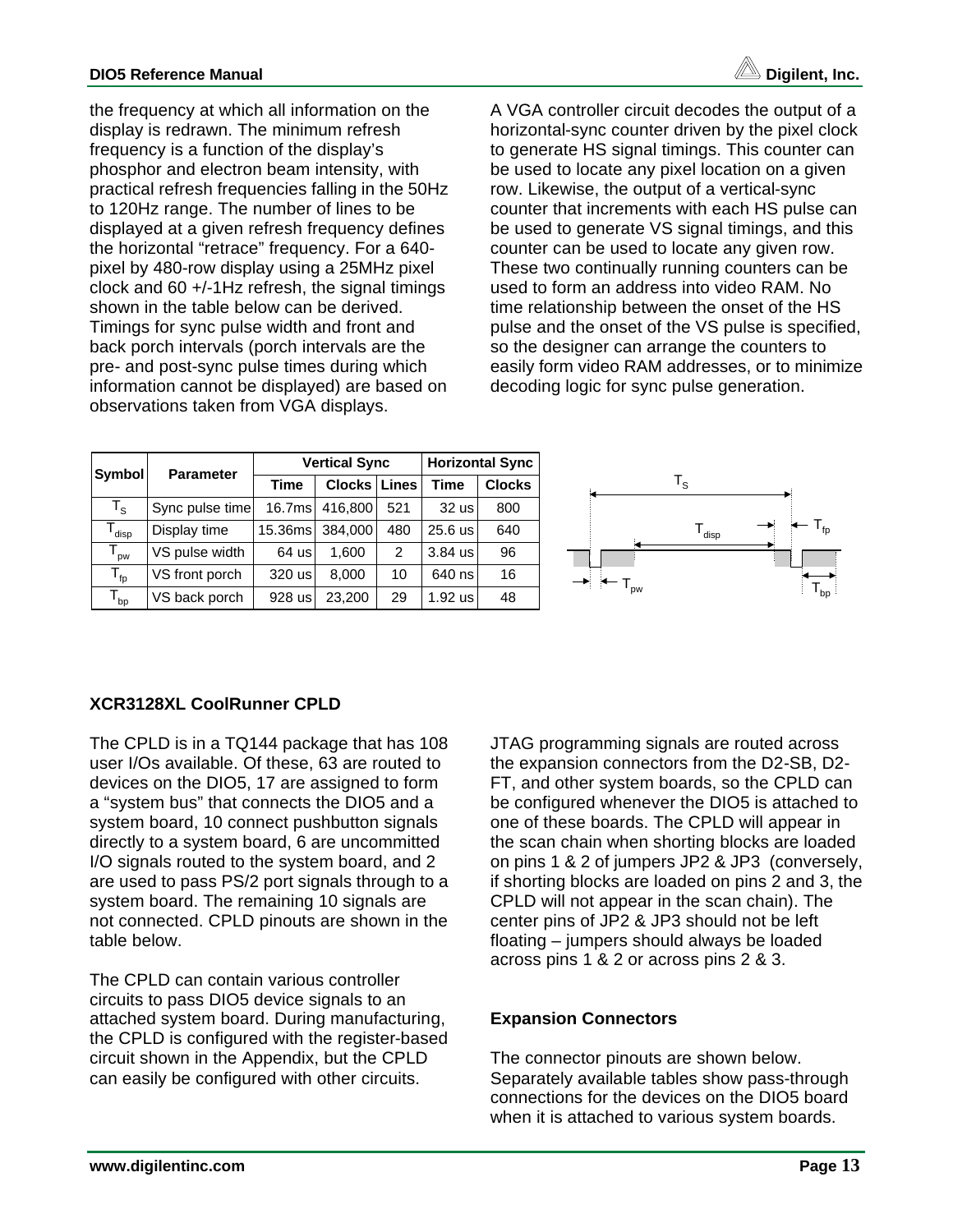|                 | XCR3128XL CPLD Pinout for DIO5 board |      |                 |                           |     |                 |                        |      |              |                        |      |  |
|-----------------|--------------------------------------|------|-----------------|---------------------------|-----|-----------------|------------------------|------|--------------|------------------------|------|--|
| Pin#            | <b>Signal</b>                        | Dir  | Pin#            | <b>Signal</b>             | Dir | Pin#            | <b>Signal</b>          | Dir  | Pin#         | <b>Signal</b>          | Dir  |  |
| 1               | <b>LCDRW</b>                         | out  | 37              | LD7                       | out | 73              | VCC33                  |      | 109          | BCOD <sub>0</sub>      | in   |  |
| $\overline{2}$  | <b>LCDRS</b>                         | out  | 38              | LD8                       | out | $\overline{74}$ | ADR <sub>0</sub>       | in   | 110          | BCOD <sub>1</sub>      | in   |  |
| $\overline{3}$  | <b>GND</b>                           |      | 39              | LD9                       | out | $\overline{75}$ | $\overline{\text{NC}}$ |      | 111          | BCOD <sub>2</sub>      | in   |  |
| $\overline{4}$  | <b>TDI</b>                           |      | 40              | LDA                       | out | $\overline{76}$ | $\sqrt{CC33}$          |      | 112          | BCOD <sub>3</sub>      | in   |  |
| $\overline{5}$  | IO-02                                | open | 41              | <b>LDB</b>                | out | $\overline{77}$ | DB <sub>0</sub>        | bidi | 113          | <b>BOUTA</b>           | in   |  |
| $\overline{6}$  | IO-01                                | open | 42              | LDC                       | out | $\overline{78}$ | ADR1                   | in   | 114          | <b>BOUTB</b>           | in   |  |
| $\overline{7}$  | <b>KDIN</b>                          | in   | 43              | $\overline{\text{NC}}$    |     | 79              | DB1                    | bidi | 115          | VCC33                  |      |  |
| 8               | <b>KCIN</b>                          | in   | 44              | LDD                       | out | 80              | ADR <sub>2</sub>       | in   | 116          | <b>BOUTC</b>           | in   |  |
| $\overline{9}$  | DSPA1                                | out  | 45              | LDE                       | out | 81              | DB2                    | bidi | 117          | <b>BOUTD</b>           | in   |  |
| $\overline{10}$ | DSPA2                                | out  | 46              | LDF                       | out | $\overline{82}$ | ADR3                   | in   | 118          | <b>BOUTE</b>           | in   |  |
| $\overline{11}$ | DSPA3                                | out  | 47              | $\overline{\text{NC}}$    |     | $\overline{83}$ | $\overline{DB3}$       | bidi | 119          | <b>BOUTF</b>           | in   |  |
| 12              | DSPA4                                | out  | 48              | <b>NC</b>                 |     | 84              | ADR4                   | in   | 120          | <b>KCLK</b>            | out  |  |
| $\overline{13}$ | <b>PORTEN</b>                        |      | 49              | $\overline{\text{NC}}$    |     | 85              | <b>GND</b>             |      | 121          | <b>KDAT</b>            | out  |  |
| 14              | <b>DSPDP</b>                         | out  | $\overline{50}$ | $\overline{\text{VCC33}}$ |     | 86              | DB4                    | bidi | 122          | $\overline{\text{NC}}$ |      |  |
| 15              | <b>DSPCG</b>                         | out  | 51              | VCC33                     |     | 87              | ADR <sub>5</sub>       | in   | VCC33<br>123 |                        |      |  |
| $\overline{16}$ | <b>DSPCF</b>                         | out  | 52              | <b>GND</b>                |     | $\overline{88}$ | DB5                    | bidi | 124          | <b>GND</b>             |      |  |
| $\overline{17}$ | <b>GND</b>                           |      | $\overline{53}$ | BTN7                      | in  | 89              | <b>TCK</b>             |      | 125          | <b>WE</b><br>in        |      |  |
| 18              | <b>DSPCE</b>                         | out  | 54              | BTN8                      | in  | $\overline{90}$ | DB6                    | bidi | 126          | CLK <sub>2</sub>       | in   |  |
| 19              | <b>NC</b>                            |      | 55              | BTN9                      | in  | 91              | <b>OE</b>              | in   | 127          | <b>LCLK</b>            | in   |  |
| 20              | <b>TMS</b>                           |      | 56              | <b>BTNC</b>               | in  | 92              | DB7                    | bidi | 128          | <b>SCLK</b>            | in   |  |
| $\overline{21}$ | <b>DSPCD</b>                         | out  | $\overline{57}$ | <b>GND</b>                |     | $\overline{93}$ | $\overline{\text{CS}}$ | in   | 129          | <b>GND</b>             |      |  |
| $\overline{22}$ | <b>DSPCC</b>                         | out  | 58              | VCC33                     |     | 94              | SW <sub>8</sub>        | in   | 130          | VCC33                  |      |  |
| 23              | <b>DSPCB</b>                         | out  | 59              | <b>GND</b>                |     | 95              | VCC33                  |      | 131          | $IO-03$                | open |  |
| $\overline{24}$ | $\overline{\text{VCC33}}$            |      | $\overline{6}0$ | BTN <sub>4</sub>          | in  | $\overline{96}$ | SW7                    | in   | 132          | $IO-04$                | open |  |
| $\overline{25}$ | <b>DSPCA</b>                         | out  | 61              | BTN <sub>5</sub>          | in  | $\overline{97}$ | SW <sub>6</sub>        | in   | 133          | $IO-05$                | open |  |
| 26              | LD <sub>0</sub>                      | out  | 62              | BTN <sub>6</sub>          | in  | 98              | SW5                    | in   | 134          | LCDDB0                 | bidi |  |
| $\overline{27}$ | LD1                                  | out  | 63              | <b>BTND</b>               | in  | 99              | SW4                    | in   | 135          | <b>GND</b>             |      |  |
| 28              | LD2                                  | out  | 64              | <b>GND</b>                |     | 100             | SW3                    | in   | 136          | LCDDB1                 | bidi |  |
| $\overline{29}$ | LD3                                  | out  | 65              | BTN <sub>1</sub>          | in  | 101             | SW2                    | in   | 137          | LCDDB2                 | bidi |  |
| $\overline{30}$ | LD4                                  | out  | 66              | BTN <sub>2</sub>          | in  | 102             | SW <sub>1</sub>        | in   | 138          | LCDDB3                 | bidi |  |
| $\overline{31}$ | LD <sub>5</sub>                      | out  | 67              | BTN <sub>3</sub>          | in  | 103             | $\overline{\text{NC}}$ |      | 139          | LCDDB4                 | bidi |  |
| $\overline{32}$ | LD <sub>6</sub>                      | out  | 68              | <b>BTNE</b>               | in  | 104             | <b>TDO</b>             |      | 140          | LCDDB5                 | bidi |  |
| 33              | <b>GND</b>                           |      | 69              | BTN <sub>0</sub>          | in  | 105             | <b>GND</b>             |      | 141          | LCDDB6                 | bidi |  |
| $\overline{34}$ | <b>NC</b>                            |      | 70              | <b>BTNA</b>               | in  | 106             | IO-06                  | open | 142          | LCDDB7                 | bidi |  |
| $\overline{35}$ | $\overline{\text{NC}}$               |      | $\overline{71}$ | <b>BTNB</b>               | in  | 107             | <b>LCDEN</b>           | out  | 143          | LCD-EN                 | out  |  |
| $\overline{36}$ | $\overline{\text{NC}}$               |      | $\overline{72}$ | <b>BTNF</b>               | in  | 108             | $\overline{\text{NC}}$ |      | 144          | VCC33                  |      |  |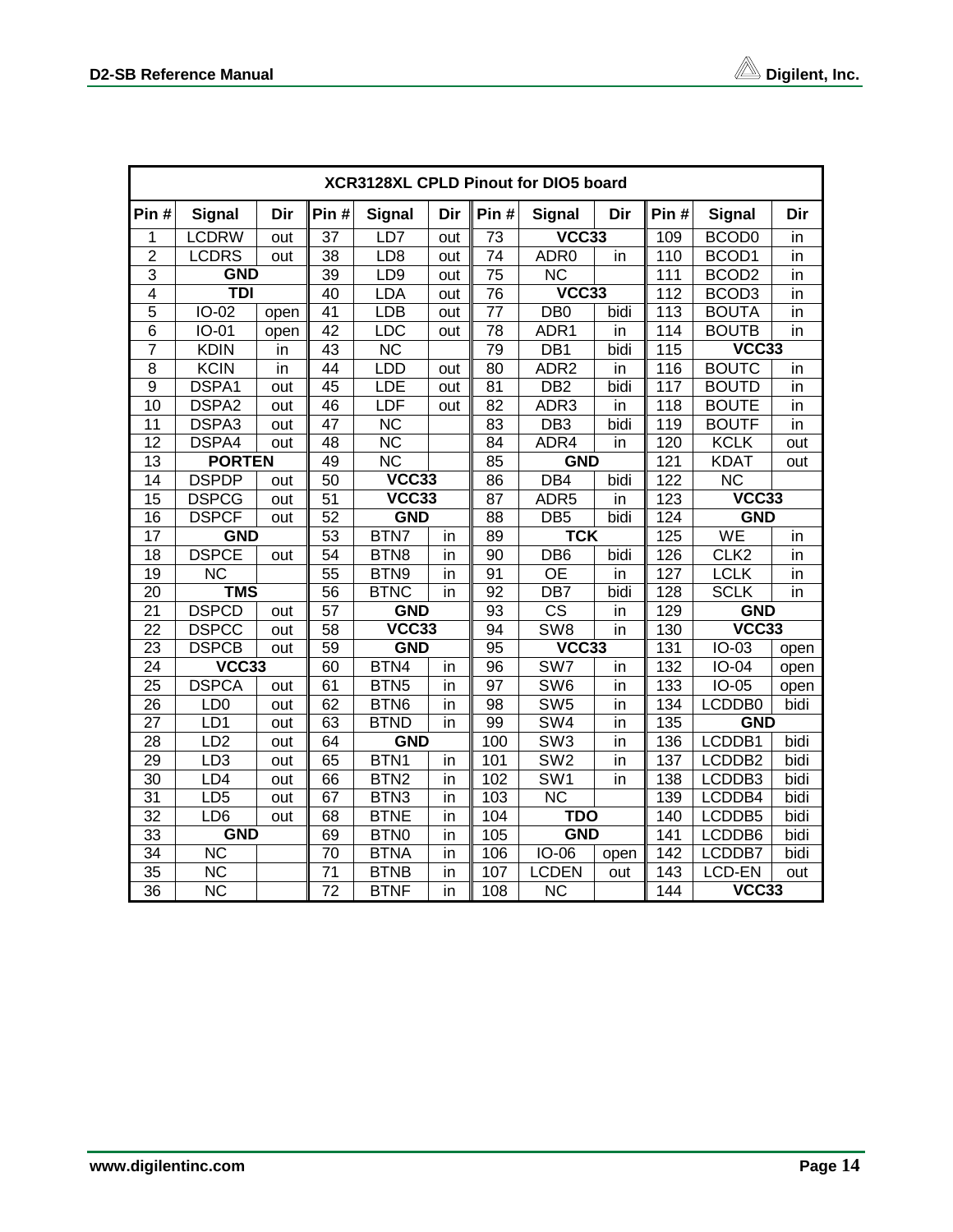| <b>DIO5 Expansion Connector Pinout</b> |                           |      |                 |                          |       |  |  |  |  |  |
|----------------------------------------|---------------------------|------|-----------------|--------------------------|-------|--|--|--|--|--|
| P <sub>1</sub>                         | <b>Signal</b>             | Dir  | P2              | <b>Signal</b>            | Dir   |  |  |  |  |  |
| 1                                      | <b>TDO</b>                |      | 1               | nc                       |       |  |  |  |  |  |
| $\overline{2}$                         | <b>TDI</b>                |      | $\overline{2}$  | nc                       |       |  |  |  |  |  |
| 3                                      | <b>TMS</b>                |      | $\overline{3}$  | nc                       |       |  |  |  |  |  |
| $\overline{4}$                         | $\overline{\textsf{TCK}}$ |      | $\overline{4}$  | nc                       |       |  |  |  |  |  |
| 5                                      | nc                        |      | $\overline{5}$  | nc                       |       |  |  |  |  |  |
| 6                                      | <b>JTSEL (VCC33)</b>      |      | 6               | nc                       |       |  |  |  |  |  |
| 7                                      | nc                        |      | $\overline{7}$  | nc                       |       |  |  |  |  |  |
| 8                                      | nc                        |      | $\overline{8}$  | nc                       |       |  |  |  |  |  |
| 9                                      | nc                        |      | $\overline{9}$  | nc                       |       |  |  |  |  |  |
| 10                                     | nc                        |      | 10              | <b>IO-06</b>             | open  |  |  |  |  |  |
| $\overline{11}$                        | $\overline{\text{SW1}}$   | out  | $\overline{11}$ | CLK <sub>2</sub>         |       |  |  |  |  |  |
| $\overline{12}$                        | nc                        |      | $\overline{12}$ | $IO-05$                  | open  |  |  |  |  |  |
| $\overline{13}$                        | $\overline{\text{SW3}}$   | out  | 13              | $IO-04$                  | open  |  |  |  |  |  |
| 14                                     | SW <sub>2</sub>           | out  | 14              | IO-03                    | open  |  |  |  |  |  |
| $\overline{15}$                        | SW5                       | out  | 15              | IO-02                    | open  |  |  |  |  |  |
| $\overline{16}$                        | $\overline{\text{SW4}}$   | out  | $\overline{16}$ | $IO-01$                  | open  |  |  |  |  |  |
| 17                                     | SW7                       | out  | 17              | nc                       |       |  |  |  |  |  |
| 18                                     | $\overline{\text{SW6}}$   | out  | 18              | nc                       |       |  |  |  |  |  |
| $\overline{19}$                        | <b>SCLK</b>               | in   | 19              | <b>KDAT</b>              | out   |  |  |  |  |  |
| $\overline{20}$                        | SW <sub>8</sub>           | out  | $\overline{20}$ | KCLK                     | out   |  |  |  |  |  |
| $2\overline{1}$                        | DB7                       | bidi | $2\overline{1}$ | ΞR                       | in    |  |  |  |  |  |
| 22                                     | $\overline{\text{cs}}$    | in   | 22              | <b>LCLK</b>              | in    |  |  |  |  |  |
| 23                                     | DB <sub>6</sub>           | bidi | $\overline{23}$ | BLU                      | in    |  |  |  |  |  |
| $\overline{24}$                        | <b>OE</b>                 | in   | $\overline{24}$ | $\overline{\mathsf{vs}}$ | in    |  |  |  |  |  |
| $\overline{25}$                        | DB <sub>5</sub>           | bidi | 25              | $\overline{RED}$         | in    |  |  |  |  |  |
| 26                                     | WE                        | in   | 26              | <b>GRN</b>               | in    |  |  |  |  |  |
| 27                                     | DB4                       | bidi | 27              | <b>BOUTE</b>             | out   |  |  |  |  |  |
| 28                                     | ADR <sub>5</sub>          | in   | 28              | <b>BOUTF</b>             | out   |  |  |  |  |  |
| 29                                     | $\overline{DB3}$          | bidi | 29              | <b>BOUTC</b>             | out   |  |  |  |  |  |
| 30                                     | ADR4                      | in   | 30              | <b>BOUTD</b>             | out   |  |  |  |  |  |
| $\overline{31}$                        | $\overline{DB2}$          | bidi | $\overline{31}$ | <b>BOUTA</b>             | out   |  |  |  |  |  |
| $\overline{32}$                        | ADR <sub>3</sub>          | in   | $\overline{32}$ | <b>BOUTB</b>             | out   |  |  |  |  |  |
| 33                                     | DB <sub>1</sub>           | bidi | 33              | BCOD <sub>2</sub>        | out   |  |  |  |  |  |
| 34                                     | ADR <sub>2</sub>          | in   | 34              | BCOD <sub>3</sub>        | out   |  |  |  |  |  |
| $\overline{35}$                        | $\overline{DB0}$          | bidi | $\overline{35}$ | <b>BCOD0</b>             | out   |  |  |  |  |  |
| 36                                     | ADR1                      | in   | 36              | BCOD1                    | out   |  |  |  |  |  |
| $\overline{37}$                        | VCC33                     |      | 37              |                          | VCC33 |  |  |  |  |  |
| 38                                     | ADR <sub>0</sub>          | in   | $\overline{38}$ | <b>LCDEN</b>             | in    |  |  |  |  |  |
| 39                                     | <b>GND</b>                |      | 39              | <b>GND</b>               |       |  |  |  |  |  |
| $\overline{40}$                        | VU                        |      | 40              |                          | VU    |  |  |  |  |  |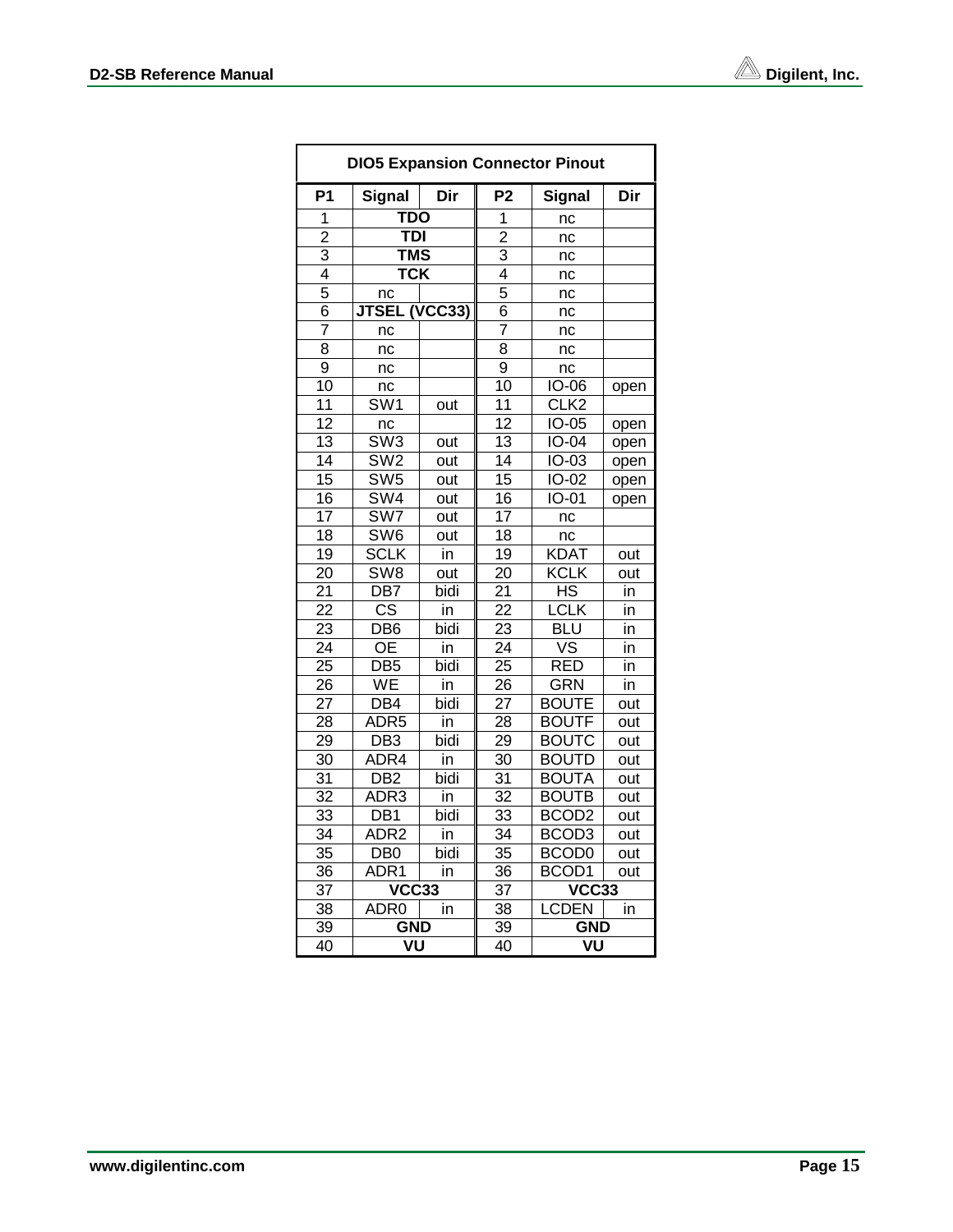

#### **Appendix 1. Default CPLD configuration**

------------------------------------------------------------------------ -- DlabDio5.vhd -- Digilab DIO5 Default CPLD Configuration ------------------------------------------------------------------------ -- Author: Clint Cole -- Copyright 2003 Digilent, Inc. ------------------------------------------------------------------------ -- This module contains the default configuration for the DIO5 XCR3128XL CoolRunner CPLD. This project implements a bus-oriented, register-based interface that can be used by a system board to interact with the DIO5 -- board. The 16 push buttons, 8 switches, 4 digit seven segment display, and -- 16 discrete led's are accessed via the CPLD according to the memory map: -- address read write -- 000 BtnLo LedLo -- 001 BtnHi -- 010 Swt SsegLo -- 010 - SseqHi  $- -$ -- The sixteen buttons on the DIO5 are arranged as a decimal keypad and -- six directly-connected function buttons. All buttons are routed through -- the CPLD and are readable via the bus interface. Additionally, Buttons 0-9 -- are encoded to BCD by the CPLD logic. The remaining six buttons pass through the CPLD and connect directly to the system board interface -- connectors. All buttons are debounced by latches driven by the -- input clock (signal LCLK). -- -- The eight slide switches bypass the CPLD and connect directly -- to the interface connectors, and they also pass through the CPLD to allow -- reading via the bus interface. -- -- The LCD display signals pass through the CPLD to provide logic level -- conversion from the 5V logic levels of the LCD display to the 3.3V -- logic levels used by system boards.  $- -$ -- The VGA signals on the DIO5 board go directly to the connectors and are -- not connected to the CPLD.  $-$ -- The keyboard signals pass through the CPLD to provide logic level -- shifting. The standard implementation provides an input only keyboard and does not support writing to the keyboard. -- ------------------------------------------------------------------------ -- Revision History: -- 08/20/2003(ClintC): created ----------------------------------------------------------------------- library IEEE; use IEEE.STD\_LOGIC\_1164.ALL; use IEEE.STD\_LOGIC\_ARITH.ALL; use IEEE.STD\_LOGIC\_UNSIGNED.ALL; entity DlabDio5 is Port ( db : inout std logic vector(7 downto 0); adr : in std\_logic\_vector(5 downto 0); lclk : in std\_logic; cs : in std\_logic; we : in std\_logic; oe : in std\_logic; lcen : in std\_logic; rgbLcd : inout std\_logic\_vector(7 downto 0); lcden : out std\_logic; lcdrw : out std\_logic; lcdrs : out std\_logic; rgbBtnIn : in std\_logic\_vector(15 downto 0);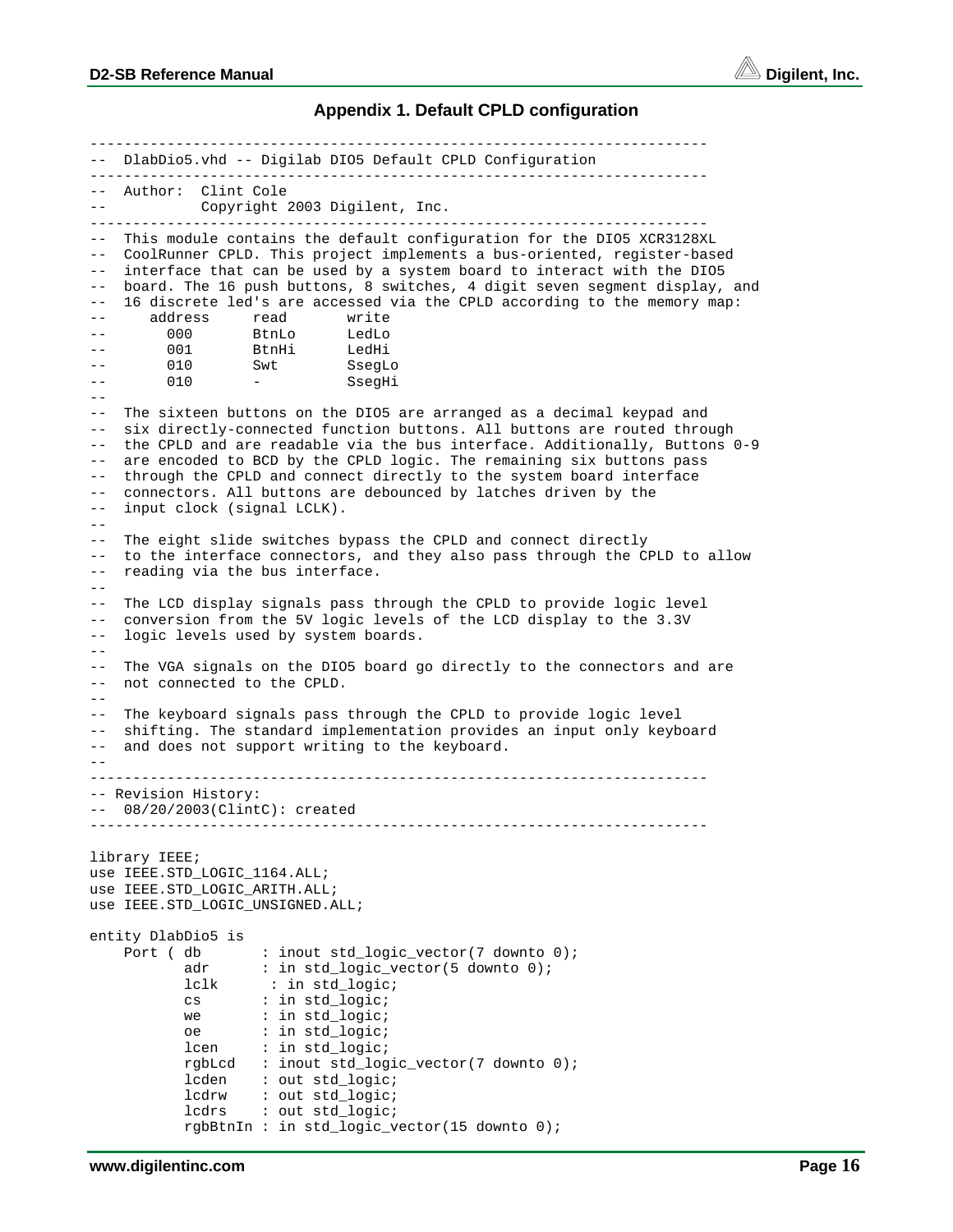

```
 rgbSwt : in std_logic_vector(7 downto 0);
encBtn : out std_logic_vector(3 downto 0);
           rgbBtnOt : out std_logic_vector(5 downto 0);
           rgbLed : out std_logic_vector(15 downto 0);
           rgbSsgAn : out std_logic_vector(3 downto 0);
           rgbSsgCa : out std_logic_vector(7 downto 0);
           kclk : out std_logic;
           kdat : out std_logic;
           kcin : in std_logic;
           kdin : in std_logic);
end DlabDio5;
architecture Behavioral of DlabDio5 is
     ------------------------------------------------------------------------
     -- Component Declarations
 ------------------------------------------------------------------------
       ------------------------------------------------------------------------
     -- Constant and Signal Declarations
     ------------------------------------------------------------------------
     -- Internal registers for output devices
   signal regLed : std_logic_vector(15 downto 0);
signal regSsg : std_logic_vector(15 downto 0);
signal regBtn : std_logic_vector(15 downto 0);
    signal rgbSyncBtn : std_logic_vector(15 downto 0);
    -- Other needed signals
signal busDout : std_logic_vector(7 downto 0);
 signal cntDig : std_logic_vector(1 downto 0) := "00";
 signal ssg : std_logic_vector(6 downto 0);
signal dig : std_logic_vector(3 downto 0);
signal an : std\_logic\_vector(3 down to 0);----------------------------------------------------------------------------
-- Module Implementation
----------------------------------------------------------------------------
begin
     ------------------------------------------------------------------------
     -- Bus drive control logic. Data bus is driven only when oe and cs are valid.
     ------------------------------------------------------------------------
   db \le busDout when (oe = '0' and cs = '0') else "ZZZZZZZZ";
     -- Output mux to place selected data on bus
    busDout <= rgbSyncBtn(7 downto 0) when adr = "000000" else
               rgbSyncBtn(15 downto 8) when adr = "000001" else
               rgbSwt when adr = "000010" else
               rgbLcd;
     ------------------------------------------------------------------------
     -- Registers for On-Board Output Devices (LEDs and Sseg display)
     ------------------------------------------------------------------------
     -- The WE signal is driven from a global clock buffer.
    process (we)
        begin
           if (we'event and we = '1') then
if (adr = "000000" and cs = '0') then regLed( 7 downto 0) <= db; end if;
if (adr = "000001" and cs = '0') then regLed(15 downto 8) <= db; end if;
               if (adr = "000010" and cs = '0') then regSsg( 7 downto 0) <= db; end if;
```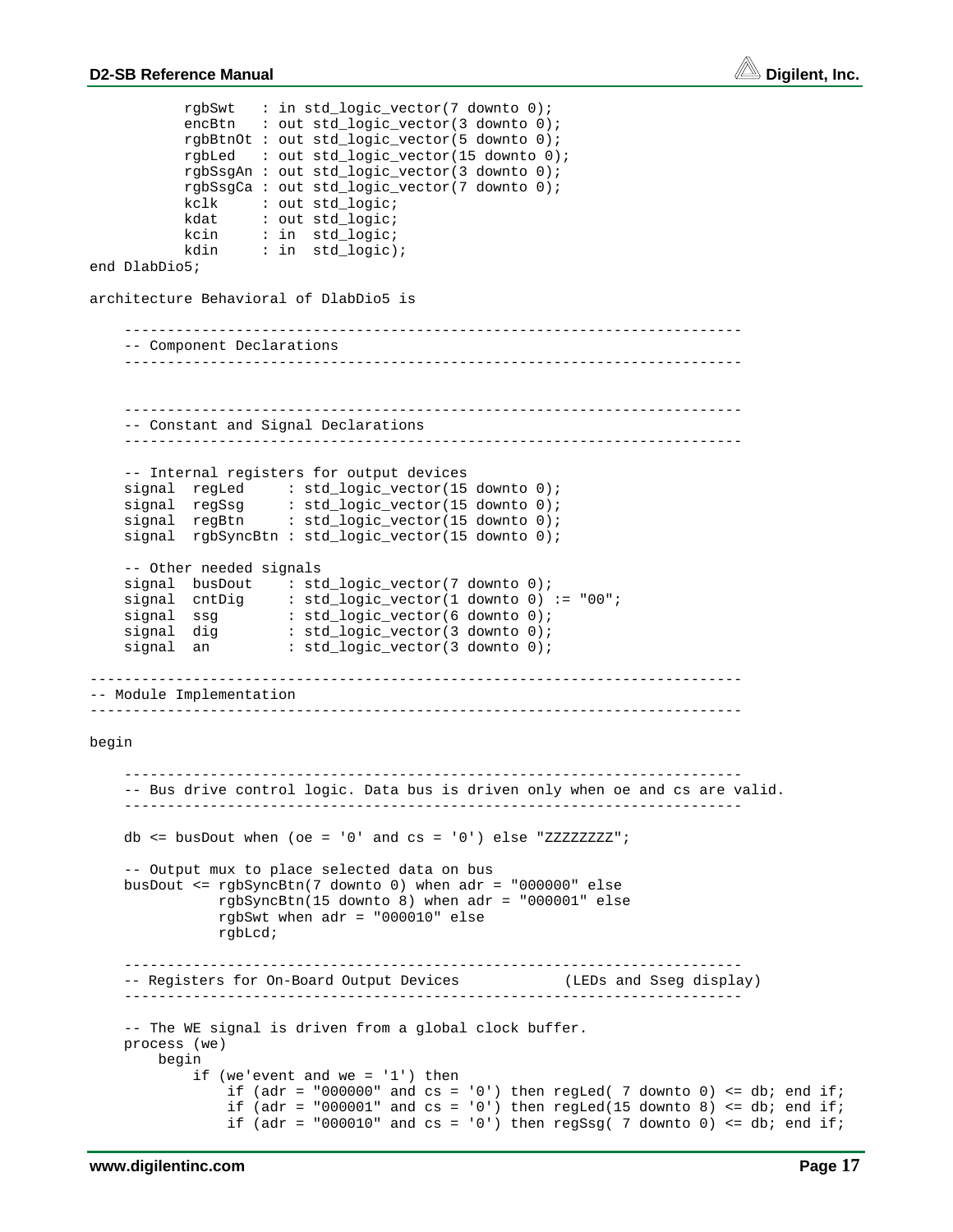

```
if (adr = "000011" and cs = '0') then regSsg(15 downto 8) <= db; end if;
             end if;
        end process;
     -- Assign outputs of the LED holding registers to the led outputs
    rgbLed <= not regLed;
     ------------------------------------------------------------------------
    -- Synthesize control signals for the LCD display
 ------------------------------------------------------------------------
   rgbLcd <= db when (cs = '0' and we = '0') else "ZZZZZZZZ";
   lcden \le '1' when (adr = "0001--" and cs = '0' and not ((we = '1') and (oe = '1'))) or
       lcen = '1' else '0';lcdrw <= we;
   lcdrs \leq adr(0);
 ------------------------------------------------------------------------
     -- Get button inupts: All 16 button inputs are registered. Six buttons
    -- (A through F) are passed directly through to output pins on the CPLD,
    -- and ten buttons (0 through 9) are encoded to BCD.
    ------------------------------------------------------------------------
    -- Register all buttons
    process(rgbBtnIn, lclk)
        begin
             if lclk = '1' and lclk'Event
                                                        then regBtn <= rgbBtnIn;
            end if;
        end process;
    rgbSyncBtn <= regBtn;
     -- Assign debounced pass-through buttons to their outputs
    rgbBtnOt <= rgbSyncBtn(15 downto 10);
    -- 10-4 Line BCD Encoder for Buttons
   encBtn \le "0000" when rgbSyncBtn(0) = '1' else
                 "0001" when rgbSyncBtn(1) = '1' else
                 "0010" when rgbSyncBtn(2) = '1' else
                 "0011" when rgbSyncBtn(3) = '1' else
                 "0100" when rgbSyncBtn(4) = '1' else
                 "0101" when rgbSyncBtn(5) = '1' else
                 "0110" when rgbSyncBtn(6) = '1' else
                 "0111" when rgbSyncBtn(7) = '1' else
                 "1000" when rgbSyncBtn(8) = '1' else
                 "1001" when rgbSyncBtn(9) = '1' else
                 "1111";
     ------------------------------------------------------------------------
     -- Seven Segment Display Driver
     ------------------------------------------------------------------------
    -- Counter to cycle around the four digit numbers.
    process (lclk)
        begin
             if lclk = '1' and lclk'Event then
                 cntDig <= cntDig + 1;
             end if;
        end process;
    -- Seven Segment Display Decoder. This logic defines a four bit binary to
    -- seven segment decoder. The output produces a logic 1 for each segment
    -- that should be on and a logic 0 for each segment that should be off.
    -- Segment A is the least significant bit.
```